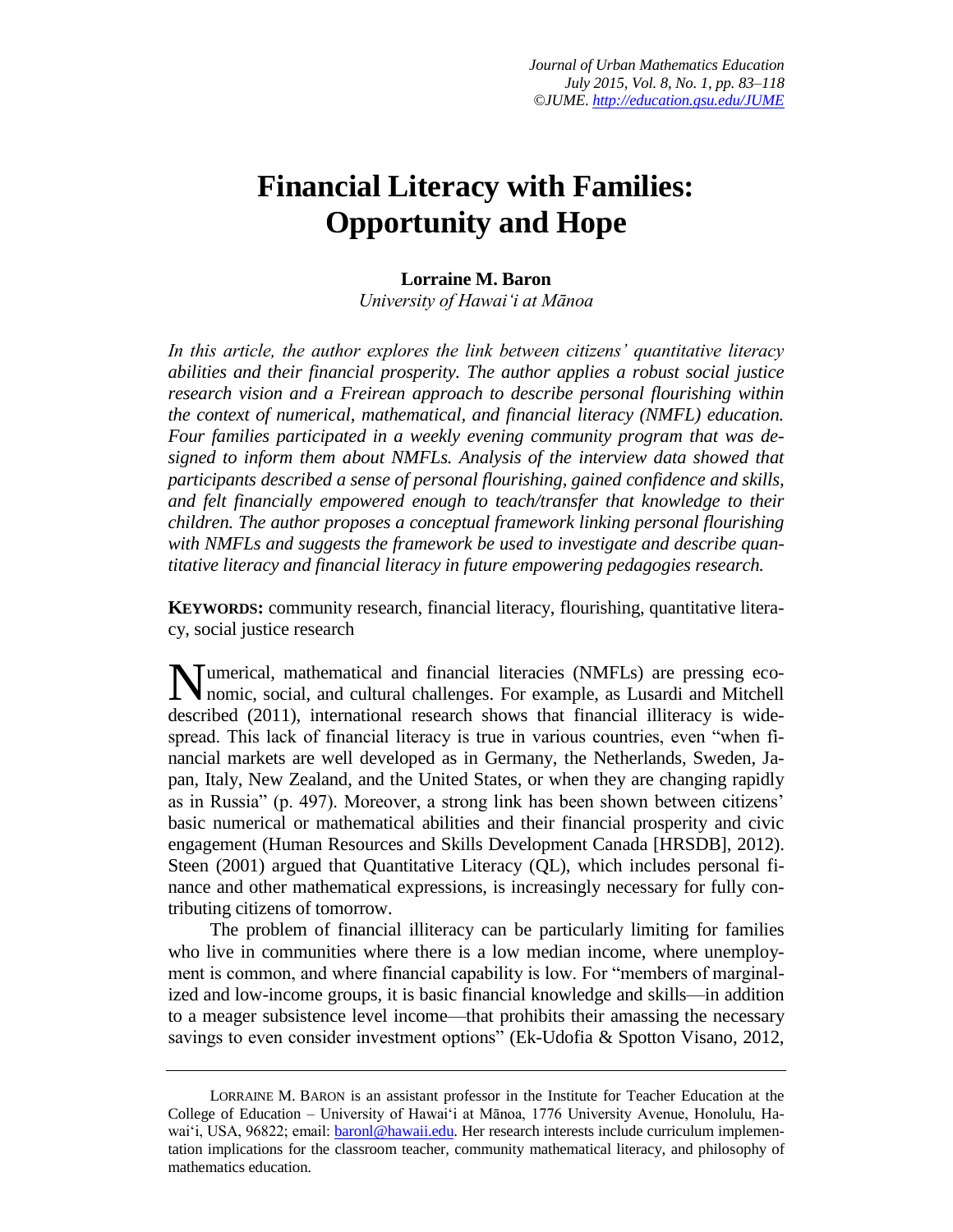p. 5). Literacy (reading and writing) is most commonly targeted as an approach to provide spaces for empowerment for marginalized communities. When we can read and write, we can advocate for ourselves and participate more broadly in society. The work and scholarship of the Brazilian educationalist, theorist, and activist Paulo Freire has become the (international) model for *self*-empowering and transformative pedagogies through reading and writing (see, e.g., 1970/2000).

In this study, these same principles of self-empowering and transformation are applied for mathematical literacy. The Count On Yourself (COY) project applies ideas of self-empowerment through numerical, mathematical, and financial literacies. Count On Yourself provided a parallel program for adult and child numerical, mathematical, and financial literacies: while parents were involved in a financial literacy course, their children participated in a Math Camp led by preservice teachers from a local university. The goal of the project was to provide the space for both adult and child participants to become more self-empowered with respect to mathematical and financial literacies. For the adults, this meant that they learned more about aspects of financial literacy that they could apply to their lives, and for the school-aged children, this involved participating in math camp activities that emphasized conceptual understanding of numbers, place value, fractions, decimals, money, and financial concepts. This initiative aimed to integrate research and practice and to address practical needs of an urban community.

Based on the COY project, a research project was designed to analyze how participants might express what they learned about financial literacy and what they felt were the greatest benefits from the program. One of the purposes of the study was to develop a conceptual framework linking personal flourishing (subsequently described) with numerical, mathematical, and financial literacies (NMFLs) and the participants' "voices" and to suggest that this framework could be used in future studies to investigate and describe work with communities with respect to NMFLs. Using an in vivo approach (see Andersen & Kragh, 2010), I applied a robust social justice research vision (Grant, 2012) to develop a framework for describing how participating families benefited from this financial and mathematical literacy project. Three primary questions guided the project:

- 1. How did the participating adults describe what they learned about financial literacy from the COY program?
- 2. How did this knowledge impact (or not) them and their families?
	- a. What did adult participants notice, understand, or come to believe?
	- b. How, if at all, did this impact their motivation and ability to act to improve their financial circumstances?
- 3. What were the features of the COY program that adult participants felt were most beneficial to them and to their families, and why?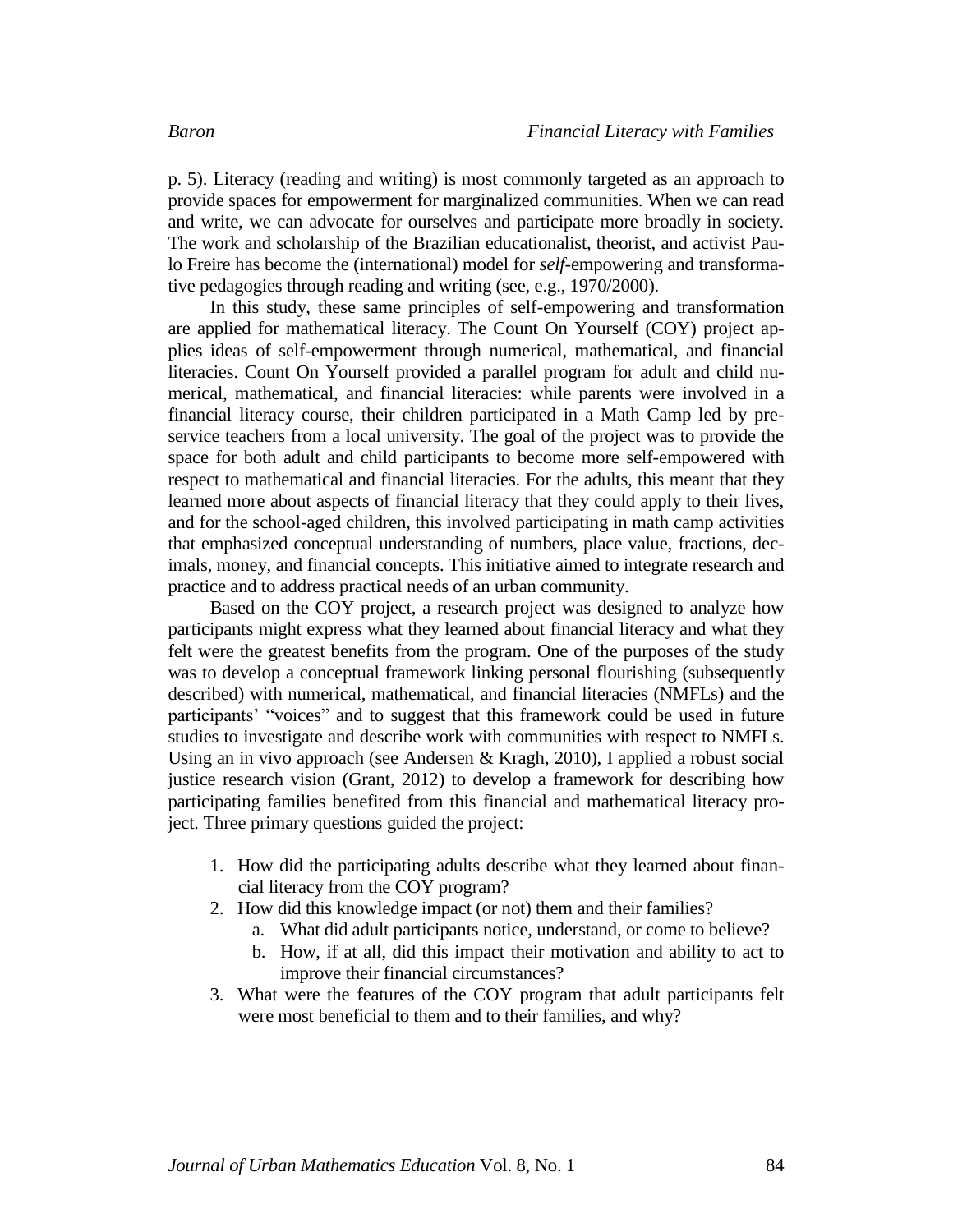### **Numerical, Mathematical, and Financial Literacies and Community Needs**

*Why NMFLs?*

A review of the literature identified various definitions and meanings for mathematical literacy. Some used the idea of numeracy (using mathematics in the world) as parallel to that of literacy (using reading and writing in the world). Steen's (2001) definition of *quantitative literacy* became the most useful overarching definition of what it meant to be able to use number and mathematics in the world, and of its importance for fully participating in the democratic process. *Financial literacy* is considered, within Steen's definition of QL, one of the expression*s* of QL. Steen explained that we express our quantitative literacy when we enact our financial capabilities.

With respect to the word *numeracy*, I have also found that, in practical settings such as schools, numeracy is often used to mean "basic facts"; hence, for example, a numeracy course might be assigned to students who were deemed not to be able to do "real" or "important" or "serious" mathematics. The course would consist of an overly simplified curriculum. The idea of numeracy or quantitative literacy too often involved an oversimplification of the four operations of addition, subtraction, multiplication, and addition, and a focus on speed drills, rather than encompassing the broad and applicable notions as described by Steen (2001). For this reason, the word numeracy often fails to capture the essence of QL. Though the adult course in this project involved financial literacy, the children's program included concepts typically taught in the K–6 mathematics classrooms as well as ideas about money and finances. For this reason, I included the ideas of QL and renamed the focus of my project as numeracy, mathematics, and financial literacies. These competencies are linked to each other, as illustrated below.

### *Numeracy and its Link to Financial Literacy*

As defined by the HRSDB (2012), quantitative literacy or numeracy is "the knowledge and skills required to effectively manage mathematical demands" (p. 22). The HRSDB study addressed the objective of facilitating "the creation of opportunities for Canadians to acquire the learning, literacy and essential skills they need to participate in a knowledge-based economy and society" (p. iii). HRSDB found that approximately half of respondents (49%) scored only Level 1 or 2 [of 5 levels] on the numeracy proficiency scale. These low results are significant because numeracy and problem solving have been linked to financial prosperity and civic engagement (Behrman, Mitchell, Soo, & Bravo, 2010; HRSDB, 2012; Smith, McArdle, & Willis, 2010). Measures of financial capability, which included making ends meet, planning ahead, managing financial products, and financial knowledge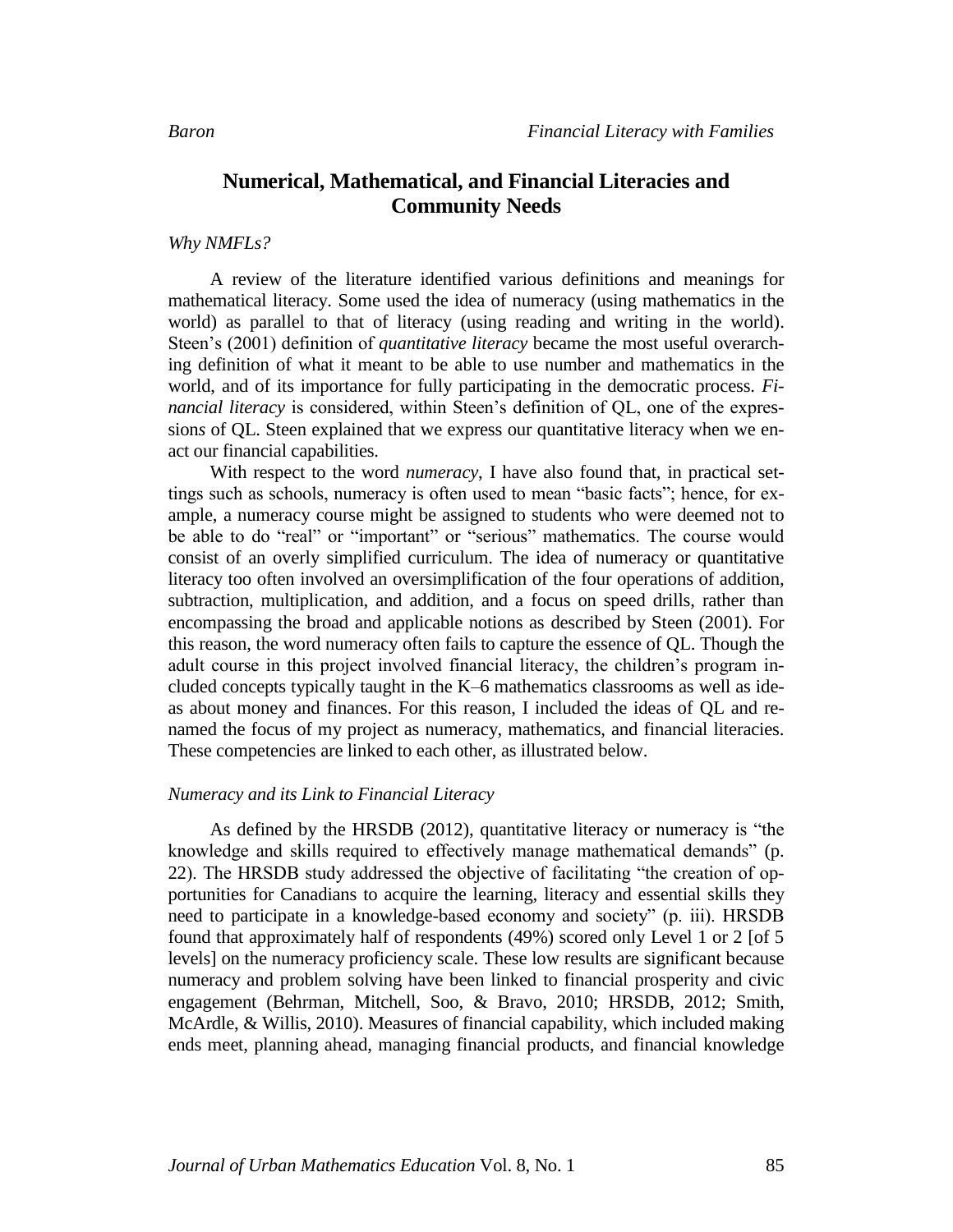and decision-making, are disquieting. For example, more than half of the U.S. population has no rainy day fund, only one-third consistently pay the full monthly owing amount on their credit cards, and fewer than 40% could answer 4 or 5 [out of 5] fundamental financial literacy questions correctly (FINRA Investor Education Foundation, 2013). Similarly, a Canadian report (Statistics Canada, 2008) found that 49% of all adults say they do not engage in basic household budgeting (57% between the ages of 18 and 29 do not have a budget, while 47% between the ages of 60 and 69 do not maintain one).

### *Financial Literacy and Civic Engagement*

Innumeracy, or "an inability to deal comfortably with the fundamental notions of number and chance, plagues far too many otherwise knowledgeable citizens" (Paulos, 2001, pp. 3–4). Numeracy was determined by Smith and colleagues (2010) to be "by far the most predictive of wealth among all cognitive variables" (p. 18). In short, mathematical literacy has an impact on an individual's financial health and prosperity. Behrman and colleagues (2010) worked to isolate the causal effect of financial literacy on wealth accumulation and found that, compared to other variables, wealth accumulation was dependent on financial understanding and skills more than any other variable. In these studies, an understanding of mathematics and finances early in life was found to have a significant impact on a person's wealth.

There is substantial evidence that financial literacy programs "can make an important contribution to the well-being of vulnerable groups" (McFayden, 2012, p. 1). Gutstein (2006) wrote, "reading the mathematical word is equivalent to developing mathematical power" (p. 29); he claimed that opportunities to learn, access, and equity all demand that historical marginalized groups get the chance to develop the tools for mathematical empowerment (p. 30). This study engaged grassroots community resources to support NMFLs and applied a qualitative research approach for the purpose of improving awareness, access, and the quality of programs available to the participating school community.

### *The Community and Its Needs*

The elementary school in which this project took place is one of three elementary schools in a smaller, urban community (population 28,000) within a larger city (population 115,000). The larger city's main activities include tourism, agriculture, light industry, forestry, manufacturing, and the high tech industry. The school is considered a community school, which means that it serves as a space for local community events on weekends and evenings as agreed to by the city council and the school board. This smaller urban center is generally perceived as a lowersocioeconomic region and a "less desirable" location. Compared to the larger surrounding city, this small urban center has the lowest median income, the highest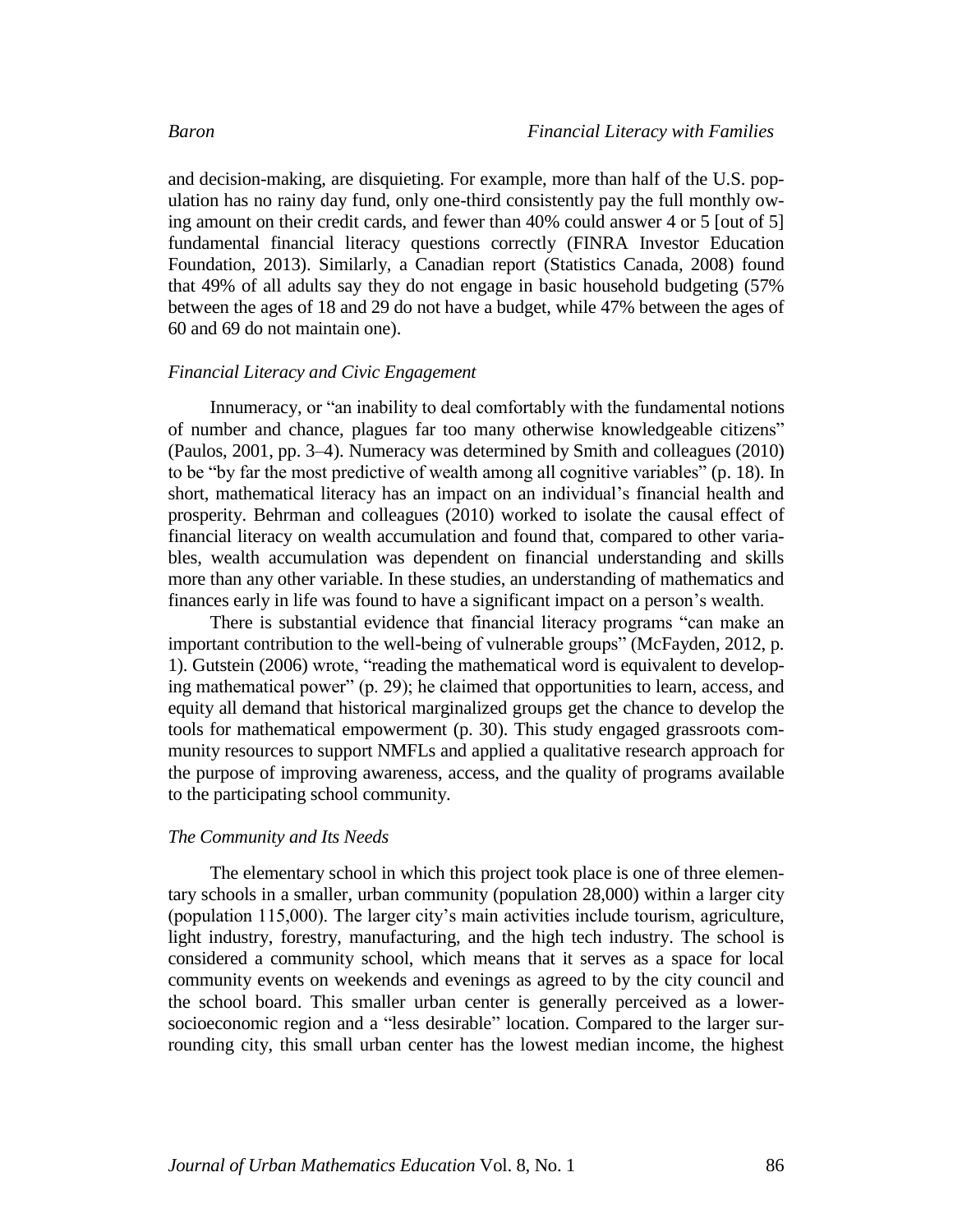unemployment and underemployment rates, the highest number of single parent families, the highest number of rental properties, the highest number of social assistance recipients, the highest number of drug-related arrests, and the highest number of visible minorities. Despite these statistics, this community also has high family values and a proud community history. Though others may perceive this smaller urban community as less desirable, its residents exhibit a sense of pride and cohesiveness, as has been demonstrated regularly through community events and publications.

Leonard (1984) characterizes marginalized people as remaining "outside the major arena of capitalist productive and reproductive activity" (p. 181). Because of the indicators of low socio-economics and because of its location outside the newer town center, the citizens of this smaller urban center have less access and information about free financial or educational programs, or other forms of social assistance that might be available in the newer and larger town center. The needs of this urban community determined the setting for this study.

At the time of the study, the school principal had been an administrator in the community for over 20 years and was well trusted by the community and parent council. The schools in which this principal worked had historically poor academic performance, a prevalence of large numbers of both low- and high-incidence special needs students, and a high rating on an index measuring early childhood vulnerability. Data indicated that students from these schools had poor achievement in intermediate grades, and were less likely to graduate than their peers (British Columbia Ministry of Education, 2006). The principal was a colleague and our professional relationship was based on the fact that I had supported K–12 teachers in a district role as a mathematics consultant for over a decade. Knowing this particular principal's history of working with the most marginalized communities in our school district, I consulted with her regarding which school community might benefit from a financial literacy and math camp project such as COY. Because she was highly trusted and a consistent and dedicated member of the community, and I had been a support for the school and district, the Parent Advisory Council of the school was quick to approve the program and the research.

The project was announced at a community forum, and four families chose to participate in the COY quantitative and financial literacy program. Though all members of the school community were invited to participate, it was fortunate that a fairly small group signed up for the first iteration of this program. A trusting environment could be more readily built with a small group. During the progression of the program, more families and other school communities became interested in COY. It had been expected that the program would be repeated, either in the same location, or at another school in the community. A nearby school had requested the program be provided for them in the following school year.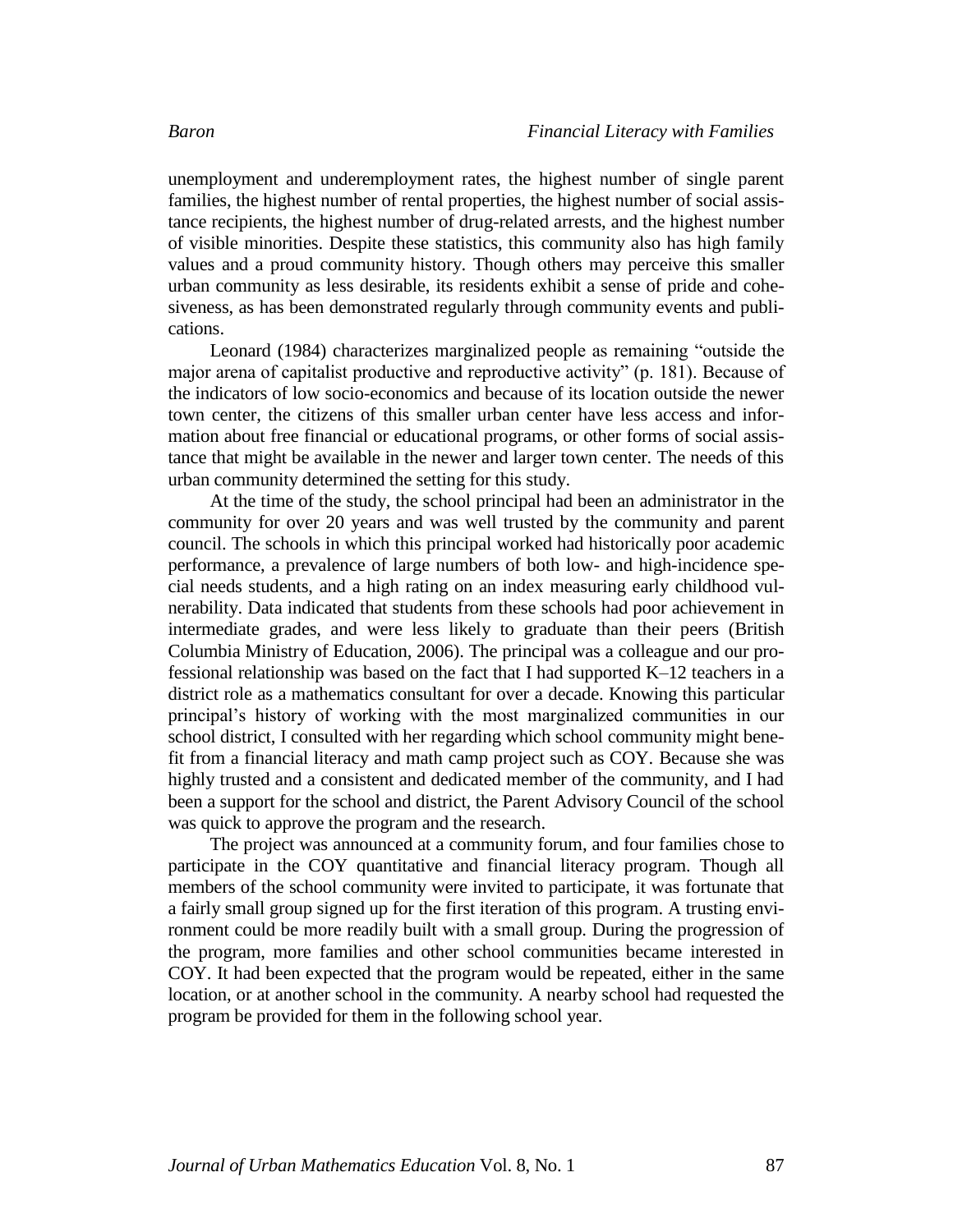The participants determined the definition of "family" in this study. Though some families may have been more traditional (e.g., mother, father, two children, etc.), the participants defined others. This distinction is important because a mother had asked for her fiancé to participate even though he did not live in the community. This "family" was formed from blending the mother's two children from previous relationships with the father's two children from a previous marriage and a shared child on the way. Furthermore, in other cases, the fathers did not participate in the project, and in one case, neither did the children. It was important to be inclusive of all who wished to participate. The composition of the families and some demographics are provided in Table 1.

| <b>Family Description</b>                                                                                                                                                                                                              | <b>Mother</b>                                                                                                                                                                 | Father                                                                                                                                    |  |  |
|----------------------------------------------------------------------------------------------------------------------------------------------------------------------------------------------------------------------------------------|-------------------------------------------------------------------------------------------------------------------------------------------------------------------------------|-------------------------------------------------------------------------------------------------------------------------------------------|--|--|
| Mother and Father (family of four);<br>two participating children in grades 4<br>and $5$                                                                                                                                               | <b>Valerie:</b> 35-year-old moth-<br>er of two; works at a finan-<br>cial institution                                                                                         | <b>Brent:</b> 43-year-old with teacher<br>training/unemployed father of<br>two; husband of Valerie                                        |  |  |
| Mother and Fiance (family of six), four<br>children plus one on the way, (com-<br>bined family: two from Ema, two from<br>Phil); one of Phil's children participat-<br>ing in grade 2, the other three not yet in<br>elementary school | <b>Ema:</b> 29-year-old mother;<br>Ema works as an office<br>assistant; during the course,<br>she was pregnant with a<br>fifth child on the way from<br>this combined family. | <b>Phil:</b> 42-year-old father occa-<br>sionally employed as a heavy<br>equipment operator; father of<br>same children and fiancé of Ema |  |  |
| Mother and three children (family of<br>five), grade 1 and grade 6 child partici-<br>pating, (third 8th grade child served as<br>a babysitter)                                                                                         | <b>Anna:</b> 41-year-old married<br>mother of 3 children; home<br>business owner; married to<br>tradesman                                                                     | Husband not participating in<br><b>COY</b>                                                                                                |  |  |
| Mother (family of four); husband and<br>children not participating in COY)                                                                                                                                                             | <b>Carolyn:</b> 42-year-old mar-<br>ried mother of two boys;<br>works outside of home for<br>family business; married to<br>business owner                                    | Husband not participating in<br><b>COY</b>                                                                                                |  |  |

*Table 1* **Participating Families**

### **Theoretical Framework**

This study utilized the in vivo approach to build theory (as described in Andersen & Kragh, 2010). According to Andersen and Kragh, the theoretical framework of a project is evolving and acts as a mechanism for understanding the empirical data. As Dubois and Gadde (2002, see also 2014) described, this approach involves systematic combining and the creation of a tight and emerging framework where an overriding theoretical stance is initially claimed, and subse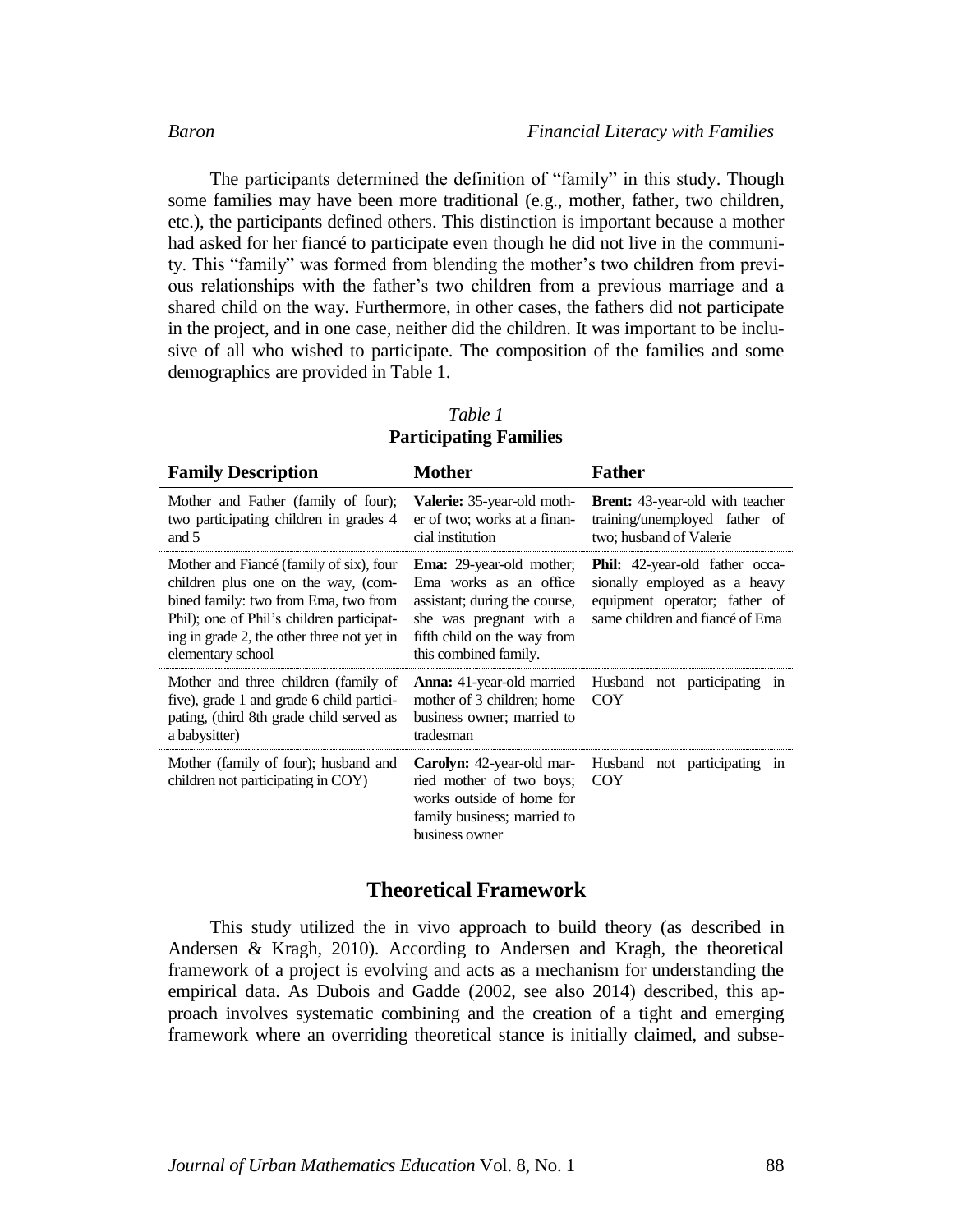quently used to frame and reframe the findings throughout data collection, analysis, and then re-combining of theoretical ideas. Dubois and Gadde explained that newly developed research frameworks are formed by critically evaluating emerging constructs against ongoing observations. The theoretical framework subsequently evolves during the study. As Dubois and Gadde explained, the "framework is successively modified, partly as a result of unanticipated empirical findings, but also of theoretical insights gained during the process" (p. 559). The goal is to develop a theory that demonstrates both novelty and continuity; it must be connected to existing theory and literature and seek to resolve paradoxes, but differ from it as the researcher's attention turns to unexpected data.

### *Critical Theory*

As Burrell and Morgan (1979) explained, social sciences researchers "cannot operate in more than one paradigm at any given point in time" (p. 25). I designed my study with a critical theory perspective as a foundation with the goal of providing the space for a marginalized group to "become critically aware of their 'true' situation, intervene in its reality, and take charge of their destiny" (Stinson & Bullock, 2012, p. 1166).

Freire (see, e.g., 1970/2000) wrote about the fallacy of teaching the technical skills of reading as disconnected from social and political contexts. Freire immersed himself in the community, spending time with them, "learning himself the words that are important to the people" (Crotty, 1998, p. 148). He also believed in dialogue, explaining that the "oppressed cannot be liberated without their reflective participation in the act of liberation" (p. 155). Similarly, McLaren (2007) claimed, "any genuine pedagogical practice demands a commitment to social transformation in solidarity with subordinated and marginalized groups" (p. 189). With these ideas in mind, I immersed myself as a participant in the adult's financial literacy course, inviting the discourse and active participation of the adults in the program.

Leonardo (2004) argued that critical theorists must confront inequality and come "to terms with social arrangements that create social disparities" (p. 13). Critical mathematics education enables learners "to use mathematics as a tool for social critique and personal empowerment… for the purpose of transforming one's place within [the] world" (Appelbaum, 2009, p. 194). According to Grant (2012), a number of core practices are essential to achieve a robust social justice vision of education. Here, I apply those practices to educational research.

To begin, the researcher's beliefs and values with respect to research must be critically examined. Kemmis and McTaggart (2005) contended that it would be naive to argue that the facilitator is completely equal as a coparticipant in the group; however, the facilitator can engage as a coparticipant with "some special expertise that may be helpful to the group in its endeavors" (p. 594). They maintained that the facilitator should not be seen as overriding, but rather "as someone aiming to estab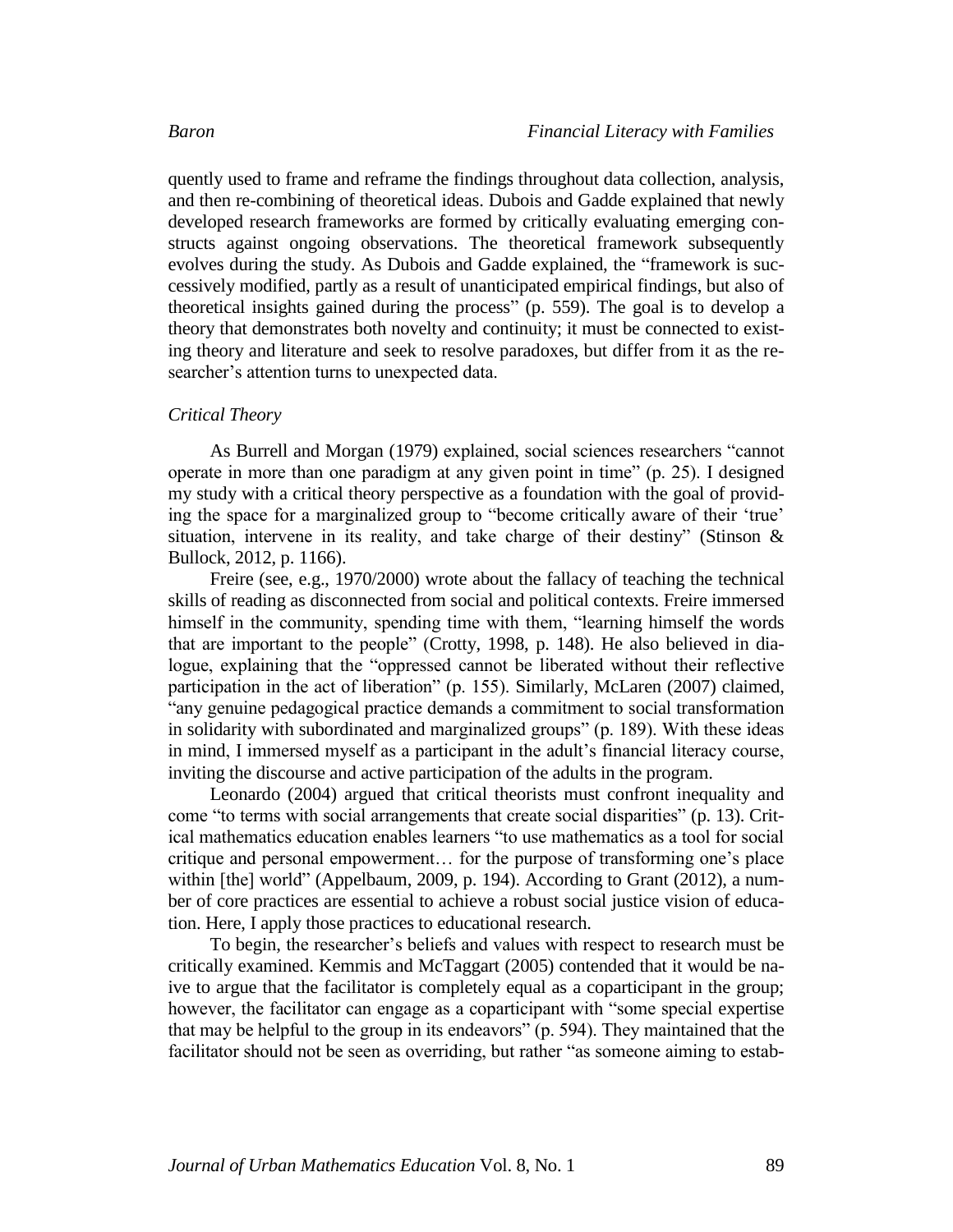lish or support a collaborative enterprise in which people can engage in exploratory action" (p. 595). In this study, I kept my role and my voice in balance (or, at least made great efforts to do so) and critically, intentionally, and regularly reflected on my own influence upon the group. I participated in the adult financial literacy course, sitting among the participants, and sometimes (but rarely) asking questions of the facilitator. Though I had clearly been the organizer of the project, I was also a learner. I was careful not to participate in a way that would limit the other voices. I consistently reflected on my involvement as I worked to facilitate the overall program.

In qualitative studies, research validity is often associated with the development of ethical relationships between participants and the researcher. The reason for this focus on ethics is that more credible data can be collected if the study has been designed to establish a trusting climate. Guba and Lincoln (2005) deepened this idea by asserting that "the way in which we know is most assuredly tied up with both what we know and our relationships with our research participants" (p. 209). The researcher's persona and experiences also have an effect on trust and authority; in this case, participants may have been more accepting of me because of my previous work in the community, or because the school's principal was trusted and also trusted me to take on this work. The study reflected a significant amount of catalytic validity: "validity [that] points to the degree to which research moves those it studies to understand the world and the way it is shaped in order for them to transform it" (attributed to P. Lather in Kincheloe & McLaren, 2005, p. 324).

From this perspective of praxis (i.e., a continuous cycle of refection and action; see, e.g., Freire, 1970/2000), this study sought to deepen participants' "understanding of society [leading] to engagement in social movements, at whatever level people are capable of participating given the daily struggles for survival" (Gutstein, 2006, p. 25). Gutstein (2006) viewed "writing the world with mathematics as a developmental process, of beginning to see oneself capable of making change, and…developing a sense of social agency (gradual growth)" (p. 27). The COY project sought to identify how participants described their gradual growth of understanding and engagement with mathematical and financial literacies.

### *Theme and Theory Development*

As described in the in vivo approach to theory building, one immerses oneself into the data; in this case, the voices of the participants, and their collective ideas, and as data themes emerge and questions arise, other relevant theoretical frameworks may be called upon. Though I remained open to multiple themes "emerging" from the data, two research perspectives seemed appropriate as tools to make sense of the data. The two perspectives, Grant's (2012) personal flourishing and Steen's (2001) quantitative literacy, assisted in adjusting and refining the data themes.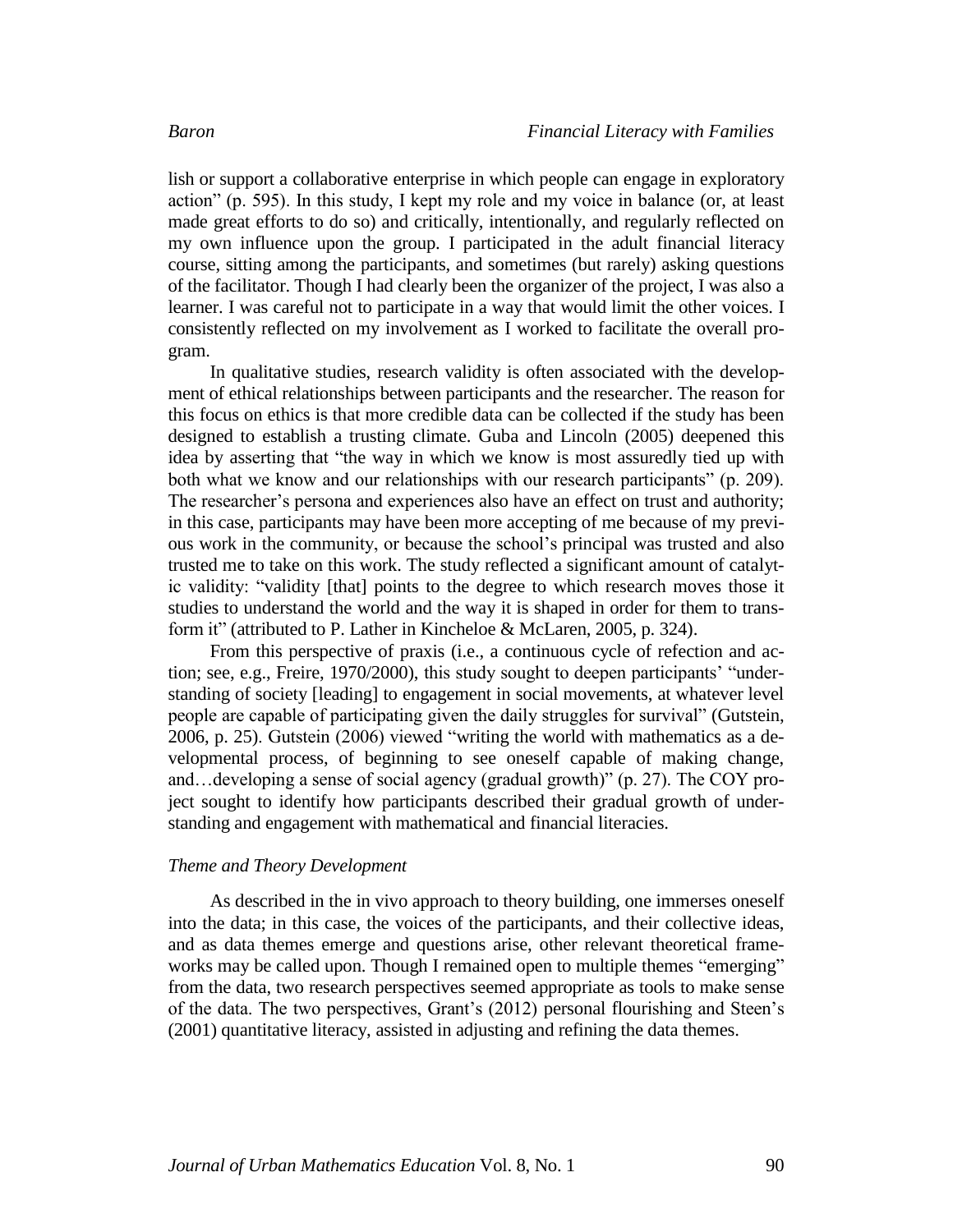*Personal flourishing.* Grant (2012) proposed how to practice and cultivate a more robust social justice vision of education and argued for a democratic education for what he described as a flourishing and whole life. Brighouse (2006) and Grant (2012) described how, in order to make meaning and sense of important aspects of their lives, individuals should experience personal flourishing and personal autonomy. This meant that they must develop the confidence and skills to contribute to society and to the (broadly defined) economy, democratic competency, and the facility and desire for cooperation (Grant, 2012). According to Grant, personal flourishing also includes living and doing well, having a positive identity, having family and friends as support mechanisms, financial stability, education, and a commitment to children's flourishing minds. People who flourish experience the opposite of languishing, yearning for more, or feelings of being stuck in a rut (Keyes & Lopez, 2002).

*Quantitative literacy*. Steen (2001) studied various international documents describing what it meant to be "numerate" and found some commonalities he called Elements. He also described that one could look at quantitative literacy in terms of actions and how one expresses QL. He called these Expressions of QL. Steen's Elements and Expressions of QL are listed in Table 2.

| <b>Elements and Expressions</b> | Steen's (2001) List                                                                                                                                                                                                      |  |  |
|---------------------------------|--------------------------------------------------------------------------------------------------------------------------------------------------------------------------------------------------------------------------|--|--|
| Elements of OL                  | confidence with mathematics, cultural appreciation, inter-<br>preting data, logical thinking, making decisions, mathemat-<br>ics in context, number sense, practical skills, prerequisite<br>knowledge, and symbol sense |  |  |
| Expressions of OL               | citizenship, culture, education, professions, personal fi-<br>nance, personal health, management, and work                                                                                                               |  |  |

*Table 2* **Elements and Expressions of Quantitative Literacy**

Steen (2001) described elements and expressions of QL that included confidence with mathematics, being able to use mathematics in context, expressing quantitative literacy through citizenship (e.g., understanding data, projections, inferences, etc.), the application of mathematics in one's educational trajectory, the application of quantitative literacy in one's personal finance and management, and the ability to make quantitative decisions with respect to one's personal health (e.g., options, dosages, risks, nutrition and exercise data, etc.). Steen described personal finance as an expression of quantitative literacy that is "probably the most common context in which ordinary people are faced with sophisticated quantitative issues" (p. 13). He also argued that it is "an area greatly neglected in the traditional academic track of the mathematics curriculum" (p. 13). Quantitative literacy "empow-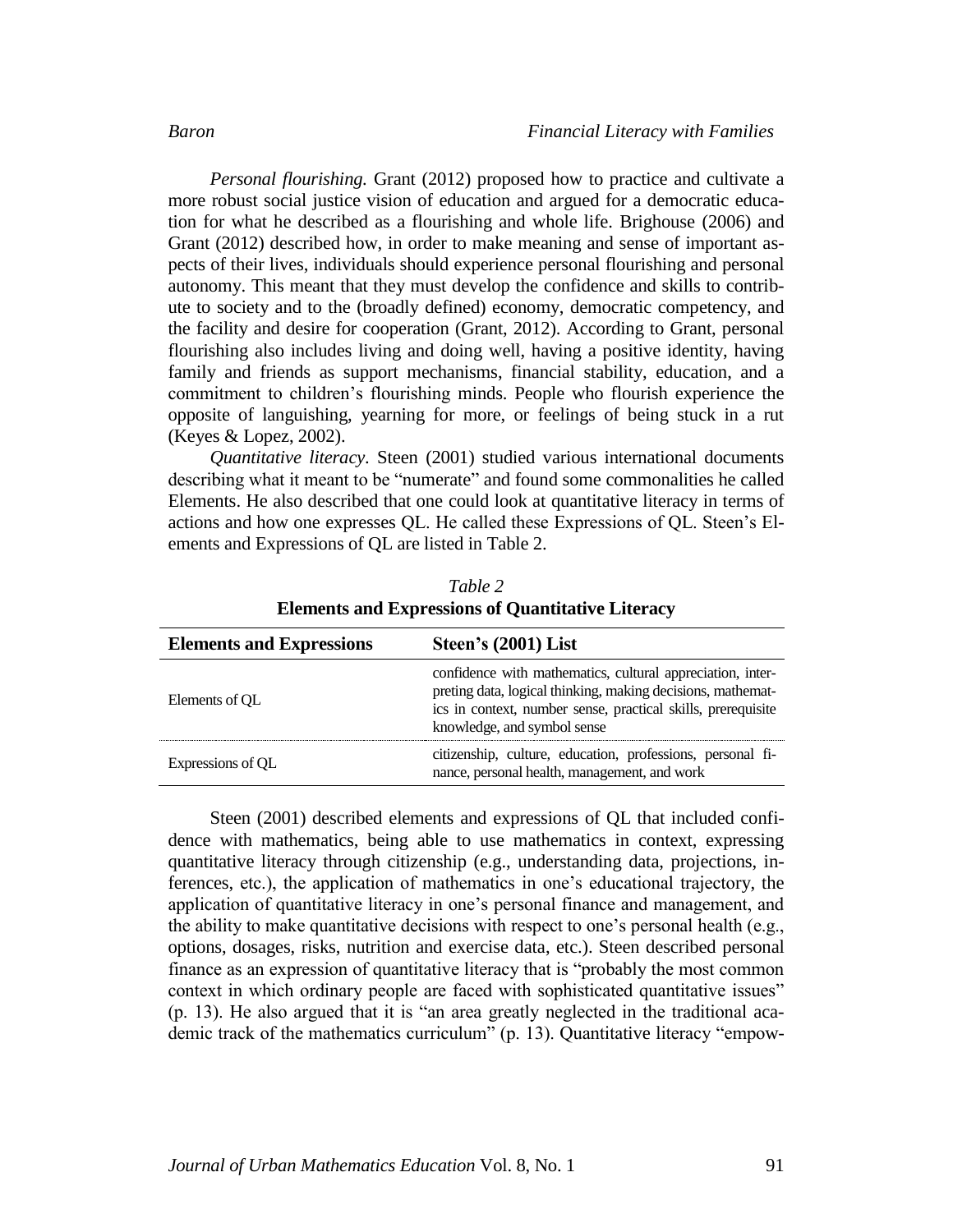ers people by giving them tools to think for themselves, to ask intelligent questions of experts, and to confront authority confidently [;]… skills required to thrive in the modern world" (p. 2). Steen's description of QL is broad, powerful, and matched some of the other literature on teaching for social justice (e.g., Grant, 2012).

### **Methods**

### *The Adult's Financial Literacy Curriculum*

I designed and led this research project; however, it resulted from the collaborative efforts of several groups including the faculty members from the local university and employees and volunteers of four non-profit community partners. The adults' Financial Literacy course was facilitated free of charge by an accredited Chief Executive Officer of a local financial advising and management company who also participated in non-profit work and whose personal mission was to offer free advice and programs for the citizens of the city, in particular, marginalized groups and individuals. The course was based on *Momentum* (see Table 3), a curriculum that was developed in Calgary, Canada (Momentun Community Economic Development Society, 2010). Though a curriculum plan structure was in place, the Financial Literacy facilitator organized the adult learning according to feedback received from participants during every session. During the first session of the course, the facilitator provided each participant with a binder of the course content (provided at no cost) and described the overall structure (see Table 3). He asked participants which areas were of most interest to them, and which were of least interest. He explained that he would attend to all the areas generally, but was happy to address those areas of greatest interest. Adjustments were made over the following eight sessions depending on the financial interests of the participants.

In the first session of the course, participants were engaged in describing their assets. This exercise is an important starting point because one's assets not only include financial ones, but also human assets, such as one's skills and experience, physical assets, such as housing, food, clothing and transportation, personal assets such as motivation, self-confidence, or sense of humor, and social assets such as the support one has from family and friends. This broad perspective of assets is an example of how the course materials and the facilitator showed participants to value what they have—a competency model rather than a deficit model. If participants originally felt they did not have assets, this part of the course dispelled those beliefs and created a strong base and place of trust for future discussions about credit, budgeting, consumerism, and banking.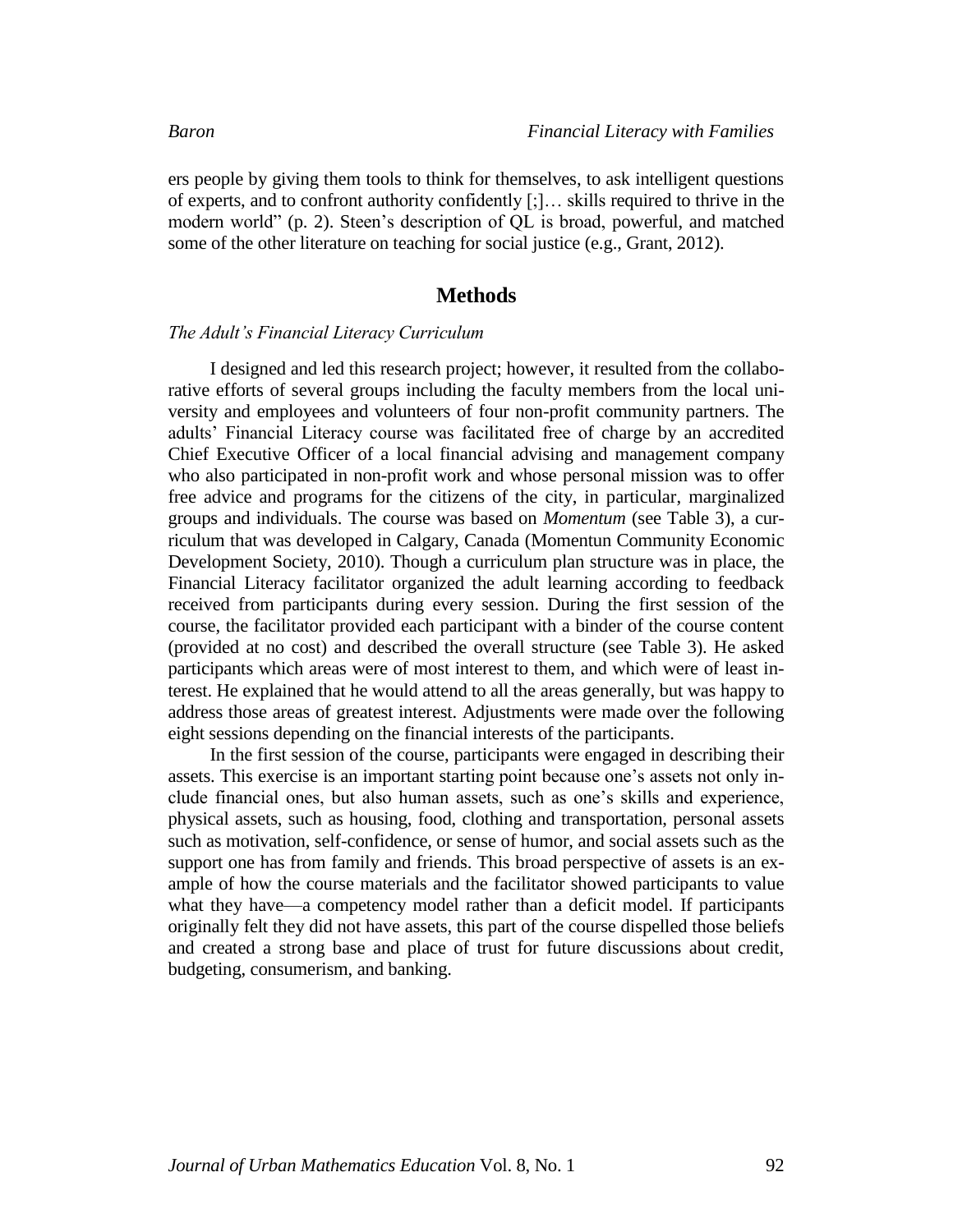| <b>Topic</b>     | <b>Content</b>                                                                                                                                                                                                                                                                                                                                                                                    |  |
|------------------|---------------------------------------------------------------------------------------------------------------------------------------------------------------------------------------------------------------------------------------------------------------------------------------------------------------------------------------------------------------------------------------------------|--|
| Assets           | Participants set short- and long-term goals for five types of assets (human,<br>personal, social, physical, and financial).                                                                                                                                                                                                                                                                       |  |
| Credit           | Participants learned to take charge of their credit. They developed an aware-<br>ness and understanding of the advantages and disadvantages of credit, using<br>it wisely, and about consumer credit tools available to them.                                                                                                                                                                     |  |
| <b>Budgeting</b> | Participants learned the difference between needs and wants, which is a criti-<br>cal step in setting a realistic budget and being able to follow it. They identi-<br>fied and tracked their spending habits over a one-week period and they used<br>this information to build a budget that was reasonable for them. Then, they<br>set short- and long-term goals for saving or paying off debt. |  |
| Consumerism      | Participants uncovered the effects of consumerism on their lives and aspects<br>of advertising that threatened their financial stability. They discussed and<br>worked on their ability to control their consumeristic tendencies, and devel-<br>oped strategies to live more simply.                                                                                                             |  |
| <b>Banking</b>   | Participants learned about banking account options and the benefits of each.<br>They discussed how to use banking services and how to access banking tools<br>and resources.                                                                                                                                                                                                                      |  |

### *Table 3 Momentum* **(2010): Financial Literacy Curriculum**

### *The Children's Math Camp*

The COY project provided access to one-on-one, needs-based teaching during the Math Camp for children involved in the project. The four Math Camp leaders had been students in my Elementary Mathematics Methods course for one semester. They were at the end of a 2-year program for licensure and on practicum in the field full-time when they volunteered to participate as Math Camp leaders to build on their "capstone project" (required for graduation) through service-learning activities. It was not necessary for them to engage in such a complex and timeconsuming plan for the completion of their capstone project; however, as I had introduced them to my research idea during our coursework, they became committed to completing the COY project with me. The design of the course was left up to them; however, I assisted by providing some extra curricula and activities materials.

The Math Camp leaders assigned themselves to individual children, prior to the sessions beginning, according to their grade-level teaching interests (each participating child was in a different grade in school), and planned each session according to the child's needs, desires, and interests. Early in the program, the Math Camp leaders planned "icebreakers" and "climate builders." They surveyed the children to find out what they enjoyed, how they felt about math, what they liked to eat, what they were allergic to, and more. This knowledge of the child helped them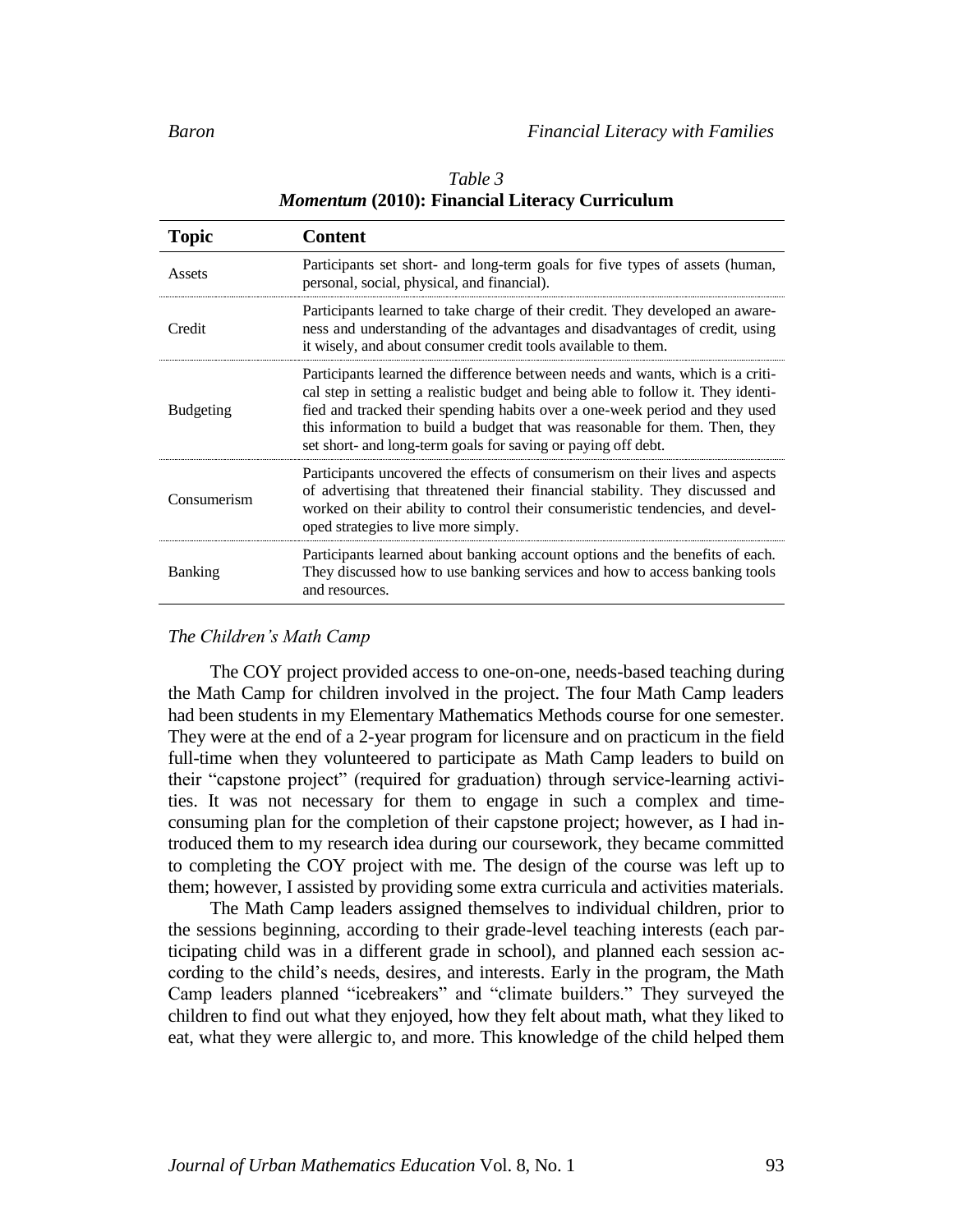tailor the session to each child's preferences. The evening sessions included nutrition and physical activity breaks, with some time together, but with most of their time dedicated to the children with whom they had planned to work. Most of the time early on in the Math Camp was spent on mathematical content chosen for the child's grade level. However, because the children asked about what their parents were learning and showed an authentic interest in why their parents were participating in the COY project, the Math Camp leaders decided to introduce financial literacy at the child's level—linking the content of the children's learning with that of their parents in the parallel sessions.

For the last half of the 8 weeks, financial literacy for children became a large part of the focus during Math Camp. Overall, the content of the Math Camp included games, lessons, and activities based on numbers, place value, fractions, decimals, money, and financial concepts. A series of children's books on financial literacy were provided (e.g., Phillips, 2010) as well as adult and teen financial literacy books (e.g., Vaz-Oxlade, 2010). They closed the program on the last day by spending their budgeted play money at a "store" set up by the Math Camp leaders. This activity was a highlight for the children in the program.

The program consisted of eight meetings on Wednesday evenings in the school's library. If a family chose to participate, it was important that they be able to attend all sessions, and so, the principal and I worked with the participants to make sure the Wednesdays scheduled for the Financial Literacy course were feasible for all who intended on participating. A meal and refreshments was available for participating adults and children. Funds for purchasing and preparing meals were raised by a group of college students from a local institution. The families met in the school library, and the school-aged children were taken to the multi-purpose room. Pre-school-aged children attended a child-care service provided free of charge in a small classroom in the school.

### *Data Collection and Procedures*

The proceedings of the adult financial literacy course were digitally recorded, as were individual pre- and post-interviews. Adults were individually asked three questions at the beginning of the program in an informal interview setting that was selected by each participant (either at their homes, in the school, or at a coffee shop). They were asked six questions at the end of the program. These were digitally audio-recorded. Each participating adult was interviewed for approximately 35 minutes at the beginning and at the end of the program. Adults were also asked to complete a Financial Literacy Program Exit Survey (Canadian Centre for Financial Literacy, 2013) near the end of the program (see Appendix  $A<sup>1</sup>$ ).

 $\overline{a}$ 

<sup>&</sup>lt;sup>1</sup> See Prosper Canada at [http://prospercanada.org.](http://prospercanada.org/)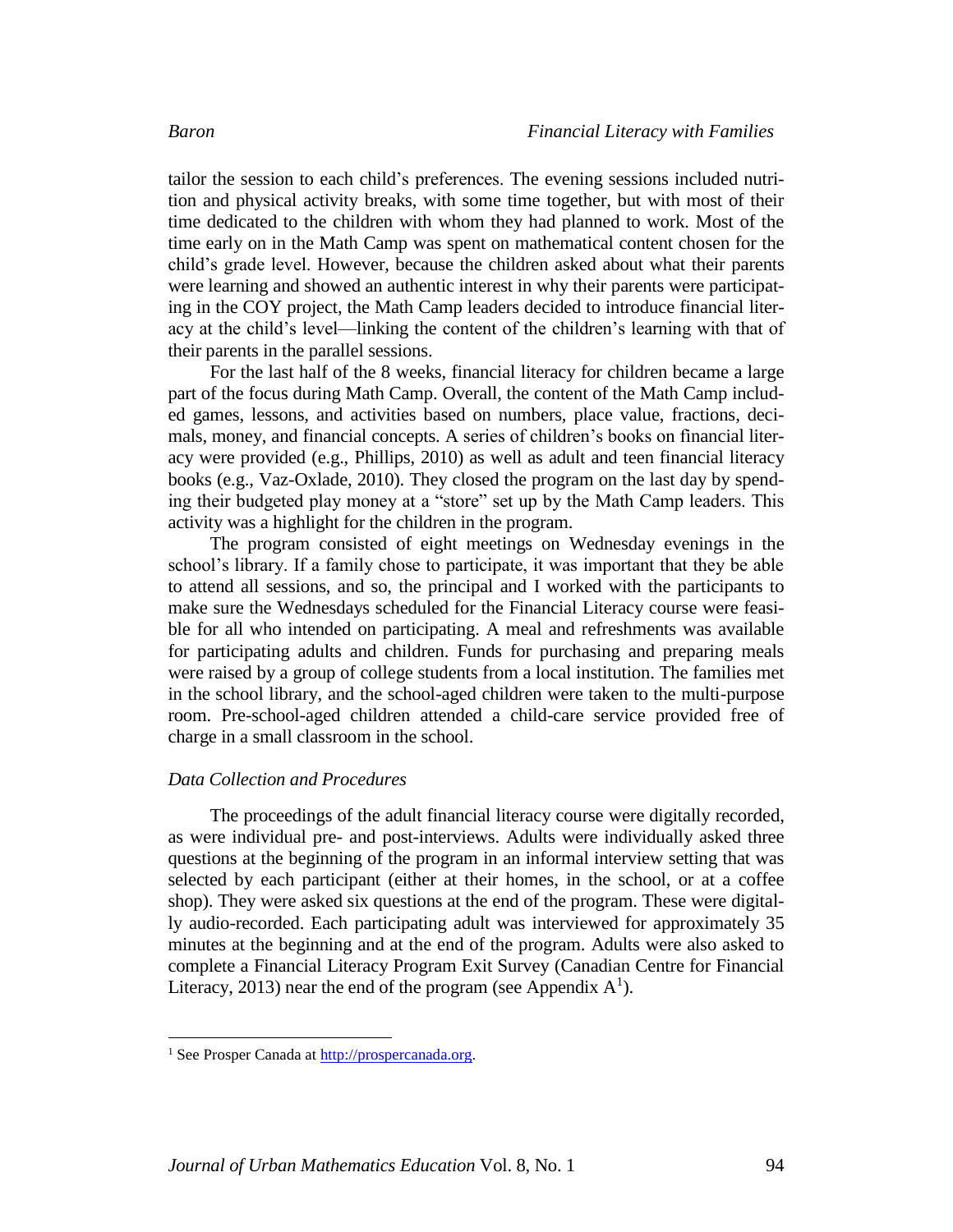The semi-structured interview questions asked early in the program (presurvey) dealt with the perceived quantitative needs for the families involved and the immediate community, the kind of mathematical learning and support the participants would find useful, and the predicted benefits of the program. The participants, in their pre-survey interviews, clarified the definition of the community; they referred to the small urban center as their community and described the needs of that community with respect to mathematical and financial needs.

Near the end of the program, questions were asked (post-survey) about what kind of support was most helpful; what were the benefits and disadvantages of the COY project; and which specific teaching strategies, advice, structures, or "technologies" were believed to be of most benefit (see Appendix B). Though the interviews were semi-structured, I often allowed the participants to lead the conversation towards whatever topics on which they felt they wanted to comment. Similarly, the facilitator of the FL course also allowed for divergent conversations. This flexibility in data collection resulted in data that reflected more closely the participants' perspectives on the COY project. All of these data were used, along with the literature, to generate themes for the study, and to answer the research questions.

### *Data Coding and Analysis*

I attended to the transcription of the audio-recorded data within a week of each session to best reflect the conversations. As I coded the data, I selected five themes (or categories) to organize the data. I gradually deepened my knowledge of the key concepts that arose, and continually related them back to both Grant's (2012) and Steen's (2001) theories to refine the categories, keeping in mind that some data may not fit.

Initially, I merged Grant's (2012) and Steen's (2001) work to create a proposed conceptual framework that linked personal flourishing with quantitative literacy. This proposed theoretical framing acted as a lens through which I re-analyzed the data. Acknowledging the reciprocity of theory informing data analysis and data analysis informing theory, I engaged in a back-and-forth process that allowed me to initially analyze the data using this initial framework.

After transcription and multiple readings of the text, I coded and classified the data into initial themes that addressed the research questions and also corresponded well with Grant's (2012) ideas of flourishing lives and with some of Steen's (2001) elements or expressions of quantitative literacy. Using the initial framework, I concluded that participants made sense of financial literacy within the context of their lives, and they gained personal financial knowledge. Participants also seemed to describe themselves as more confident and able to engage in financial matters. They produced budgets and attended to them, and they engaged more in financial matters through their banks and other financial institutions. They not only described themselves as learners but also as impacting their children and families.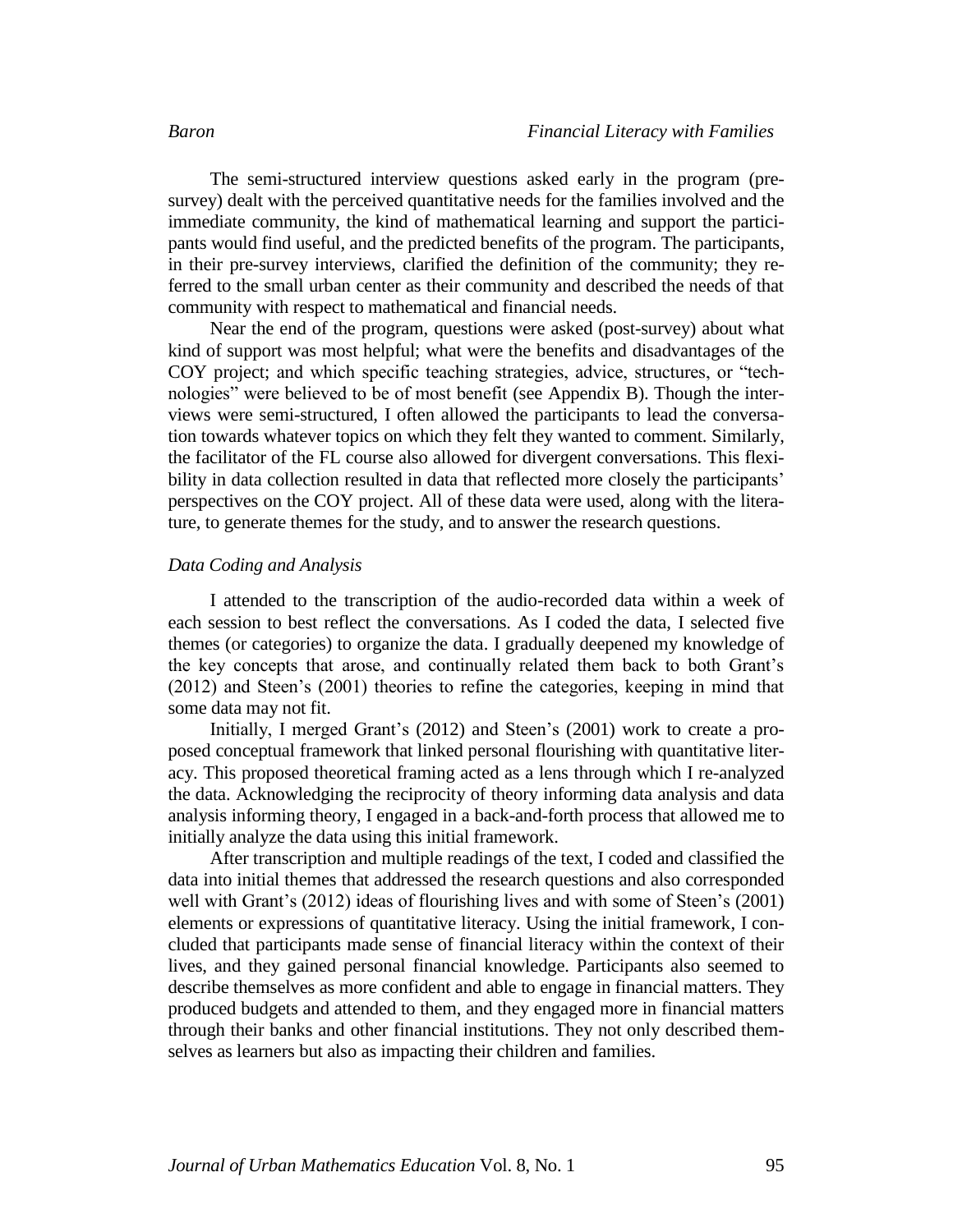Nonetheless, using this original framework, I found that some themes did not accurately describe what it seemed Grant (2012) and Steen (2001) had originally intended. I also found that some data did not exactly fit. As a result, some responses were difficult to code, and some could have been included in more than one category. At this stage of the coding, I tightened the themes to better reflect the data. As described in Dubois and Gadde (2002), this is the stage when the analysis finally turned into a product, and there seemed to be "no confusing pieces left" (p. 558).

In many ways, the existing literature supported the five themes derived from the participants' voices and collective ideas, providing a Framework for NMFL Educational Research (see Table 4). The first theme *Financial Knowledge* described what kinds of financial knowledge the participants felt they had learned during the COY program. When participants described how they made sense of or understood financial matters as they applied to their lives, their comments were coded under this theme. The second theme *Re-Imagining Self and Possibilities* involved the participants challenging their previously held beliefs and assumptions that they may have perceived held them back. Are they stuck in poverty? Are they alone in their financial struggle? Is there hope for the future? In this data theme, participants noticed the barriers that might have previously been invisible to them. It represents shifts in beliefs. This theme can also bethought of as connecting Grant's (2012) ideas of positive identity with Steen's (2001) description of confidence with mathematics.

The third theme *Taking Action* was used to code participants' responses when they described specific actions they took to better their financial situations. In theme two, they may have expressed agency, but in theme three, those beliefs about agency have now been realized through action. The participants had done something for themselves that represented the actualization of those beliefs they may have described. When the participants acted, they engaged in society, and this action, though not completely equivalent, can be related to Grant's (2012) ideas of contributing to society and Steen's (2001) comments on citizenship.

The fourth theme, which I called *Impact on Family*, is perhaps the most significant. This theme was used to code instances when the adult participants described changes through the empowerment of their children and the agency they felt in how they could impact their children's financial futures. This newfound sense of self-empowerment created a shift in possibilities for future generations, and provided hope for the future of their children's financial lives.

Finally, I created a fifth theme *Features of the COY Program* to describe the technical and structural features of the project that participants described as helpful or productive which did not necessarily fit in the four previous themes. By describing the structures used while implementing COY, this theme calls upon the critical theorist's perspective supported by the literature on re-imagining schooling (see, e.g., McLaren, 2007; Stinson & Bullock, 2012). The Findings section discusses the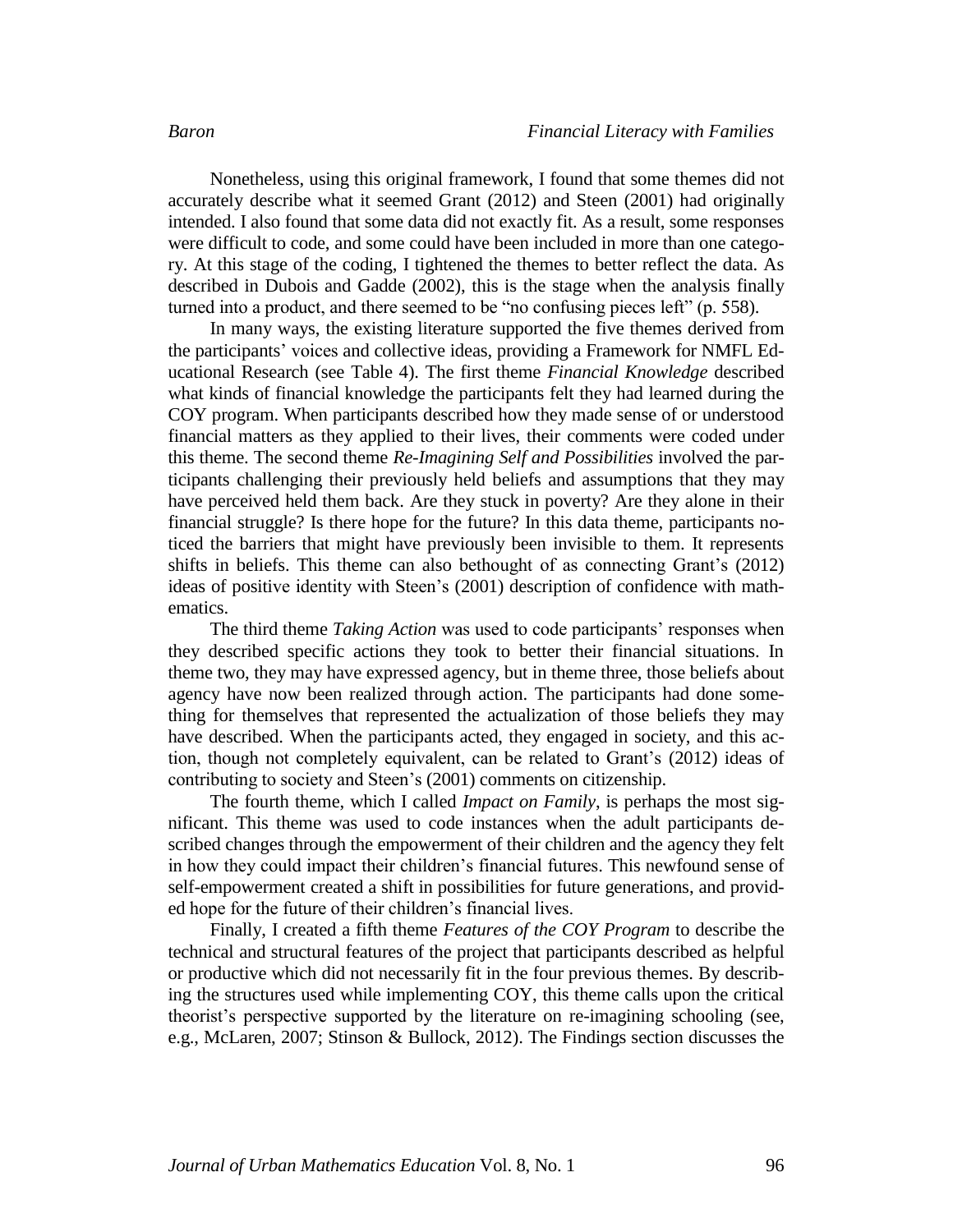five resulting themes that were supported by the initial theoretical perspective and best organized the data collected.

| Theme                                  | <b>Description</b>                                                                                                                                                                                                                                                                                              |
|----------------------------------------|-----------------------------------------------------------------------------------------------------------------------------------------------------------------------------------------------------------------------------------------------------------------------------------------------------------------|
| 1. Financial Knowledge                 | Data were coded this way when participants indicated<br>a shift in financial knowledge or skills or described<br>their financial knowledge.                                                                                                                                                                     |
| 2. Re-Imagining Self and Possibilities | Data were coded this way when participants examined<br>their assumptions and either realized that things<br>should change, that things could change, or that they<br>were not alone in the struggle for change. This theme<br>represented a shift in beliefs about what was possible<br>and about their agency. |
| 3. Taking Action                       | Data were coded in this category when participants<br>felt so strongly about the possibilities for change that<br>they took action. These shifting practices were realiza-<br>tions of their beliefs about their agency.                                                                                        |
| 4. Impact on Family                    | Data were coded in this theme when participants de-<br>scribed the impact of the COY project on their rela-<br>tionships with other members of their family, includ-<br>ing their ability to communicate with their children<br>and impact their children's financial futures.                                  |
| 5. Features of the COY Program         | This final theme included data that described how and<br>why the structures of the COY program were benefi-<br>cial.                                                                                                                                                                                            |

| Table 4                                        |  |
|------------------------------------------------|--|
| <b>Framework for NMFL Educational Research</b> |  |

### **Findings**

This study sought to discover what financial knowledge was gained through the Count On Yourself program and how this understanding impacted (or not) adult participants and their families. Did new understandings lead them to take action with respect to their financial lives? How did COY impact their families, and what did they feel were its most beneficial features? In the following data sections, the findings are described to express the voices of the participants directly as quotes from the data recordings. Some of the responses from exit survey questions are also provided to support the themes when appropriate. Only survey questions where the participants' responses were consistent were reported here (e.g., they all agreed or disagreed) because this showed a strong commitment by the participants to the ide-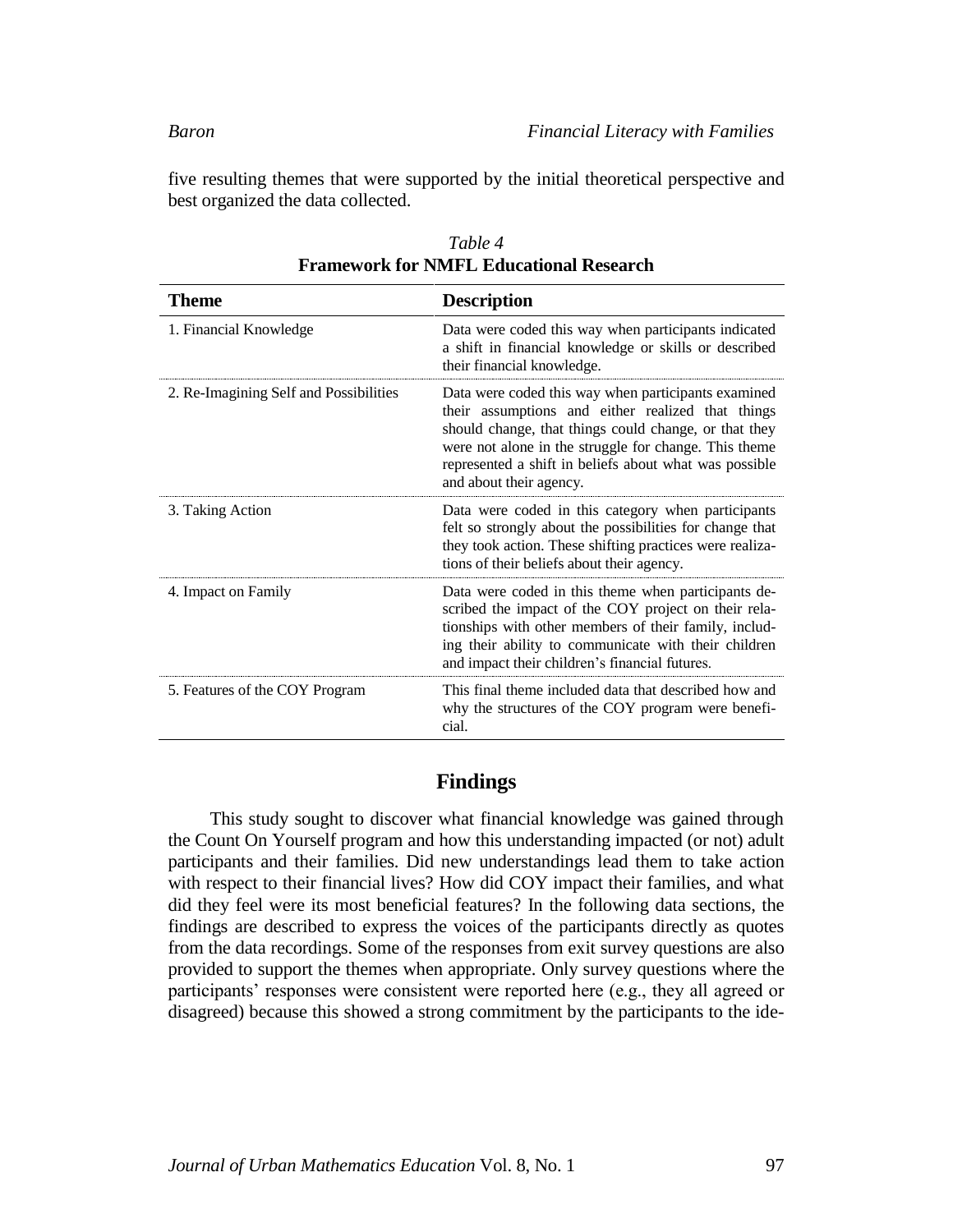as presented in the survey. (A summary of the exit survey results can be found in Appendix C.)

### *Theme 1 – Financial Knowledge*

For this theme, participants made meaning and sense of financial aspects of their lives in context. This theme describes adults who have the practical skills, knowledge, and ability to solve authentic problems in real contexts. They can appreciate, understand, and interpret financial information in their worlds. Participants described their financial knowledge and, therefore, the potential for better financial stability. This theme describes adults who have the personal financial skills, understanding, and knowledge to manage their world.

To confirm the notion that participants felt they had the skills to manage their worlds, three exit survey questions are described here. Survey question 8 "What do you currently do to manage your money?" had a number of parts that included, for example: "(a) Pay my bills on time (b) Make sure that my spending isn't more than my income each month, and (f) Pay my debt, when I owe money" (Exit Survey Questions). The manner in which the question was asked made it difficult to tell if the participants were reporting on what they learned from the course or simply what they knew and had practiced all along. Nevertheless, these data indicate a level of confidence with respect to healthy financial knowledge and habits. For these survey questions, all participants agreed that they usually or always paid their bills on time (3 of 6 marked "usually," while 3 of 6 selected "always"), that they made sure that their spending isn't more that their income each month (all six marked "usually"), and that they paid their debt when they owed money (5 of 6 marked "usually," while 1 of 6 selected "always").

Survey question 7 also dealt with confidence. Similarly, it is difficult to tell whether the participants' knowledge was a result of the course or whether the course improved their confidence. However, because the question represents knowledge and understanding, it is included here. The survey item asked: "Tell us how you feel now about managing your money"; part (e) stated, "I feel that I will improve my financial situation" (Exit Survey Questions). For this survey item, all but one participant reported that they always (3 of 6) or usually (2 of 6) felt that they would improve their financial situation. Only one participant reported that they sometimes felt that way.

Brent described his place in the larger picture of consumerism (one of the topics in the *Momentum* curriculum). He understood and interpreted consumerism in his world:

Consumerism, everything that you see out there is an ad. You are bombarded on television, media, print, advertising: "You deserve it, it's about you! You're entitled to this. You've worked hard. Enjoy it! Spend it! Here's a way that we can make it more af-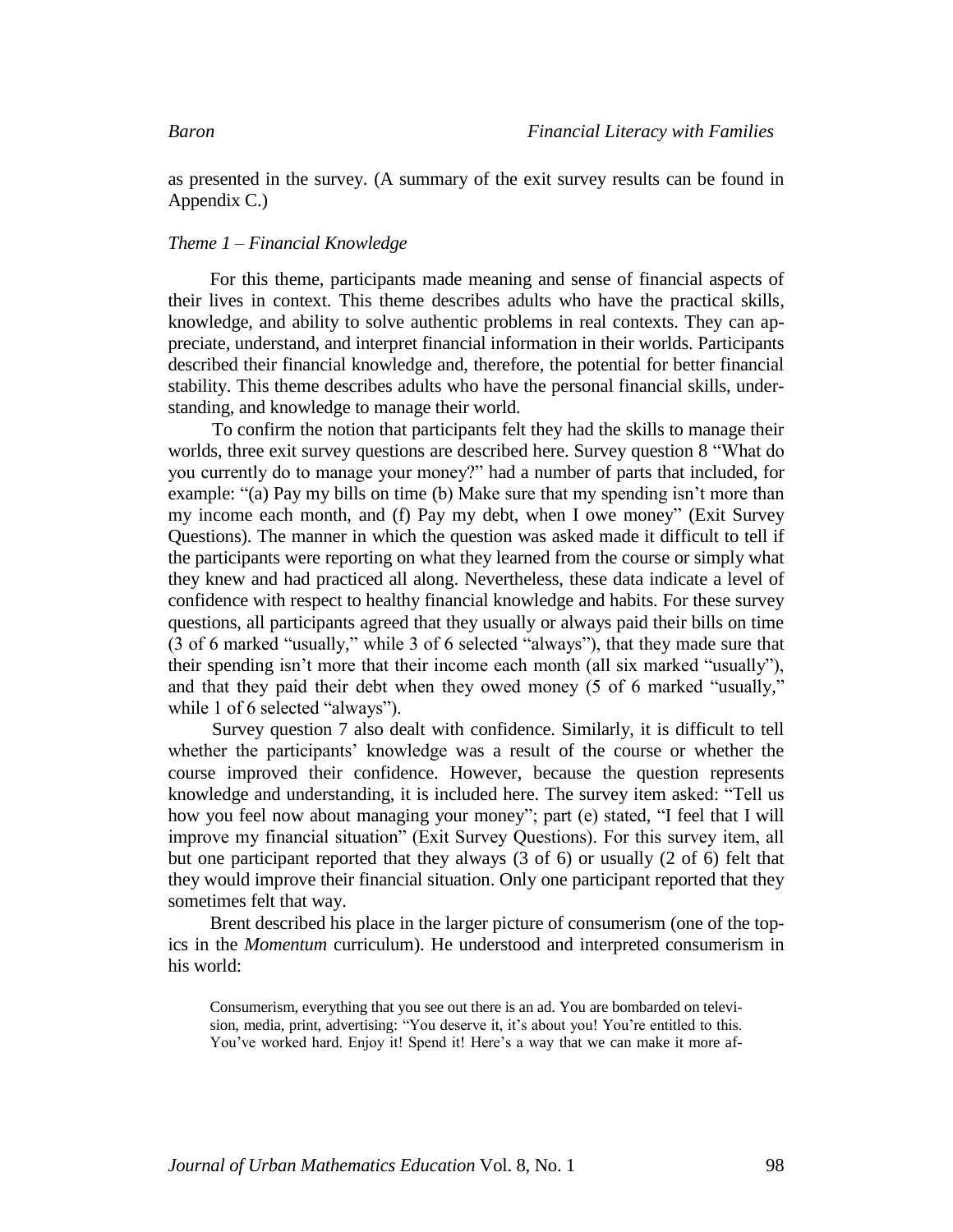fordable to you." People are sucked into this, and they are really not aware of it until it's too late, and that's for me, what I think this community, city, province, country, nation, I'm not going to say the world, it's North America that's got the problem. (Brent's Post-Interview)

An open-ended survey question brought richer data for this theme in that it delved more deeply into the practical and meaningful knowledge and information the participants took from the financial literacy course, including *Momentum*'s Budgeting, Credit, Banking, and Assets course topics. Survey question 1 asked: "What are the most important and useful things that you learned from this program?" Valerie listed: "tools for handling/managing our finances—budgeting and online resources, insight to 'good' credit and how the ratings work, and that there is more than one way to do things well with budgeting." Brent listed: "the mystery of a credit score, how to find a credit score, understand it, and improve it, and how to fight consumerism!!" Ema described: "the importance of being in control of your finances and being aware and responsible about where it is going and what it is doing." Phil added: "financial awareness, appreciating and seeking [out] community resources for information, and money management strategies." Anna included: "I really liked learning about all the different existing accounts/services in our banking and credit system." Carolyn listed: "budgeting, and to use many accounts."

My researcher's notes also revealed that, as an active learner in the financial literacy course, I had participated in learning and had made some personal gains with respect to financial knowledge. I made notes to discuss these questions and ideas further with my family. Through rich discussions during the sessions, we described various financial strategies, and we discussed and deepened our personal financial skills, understanding, and knowledge.

### *Theme 2 – Re-Imagining Self and Possibilities*

For this theme, participants described beliefs of agency and confidence. This theme depicts adults who noticed some of the assumptions they may have made about what was possible for them. The data described beliefs, values, or perspectives that described how participants felt empowered enough to make changes in their lives with respect to their finances.

*Realization 1: I am not alone in my financial struggles.* During Anna's postinterview, she referred to the financial literacy course sessions, everyone's ability to give examples of their own financial experiences, and for others to empathize with them. The participants and facilitators were honest in their descriptions of their real life experiences:

I think that everybody was comfortable and confidential—it's nice to hear other examples as well—you know you're not by yourself. You learn from other people. The other members talk and you learn more. Stories that somebody else tried. It was nice.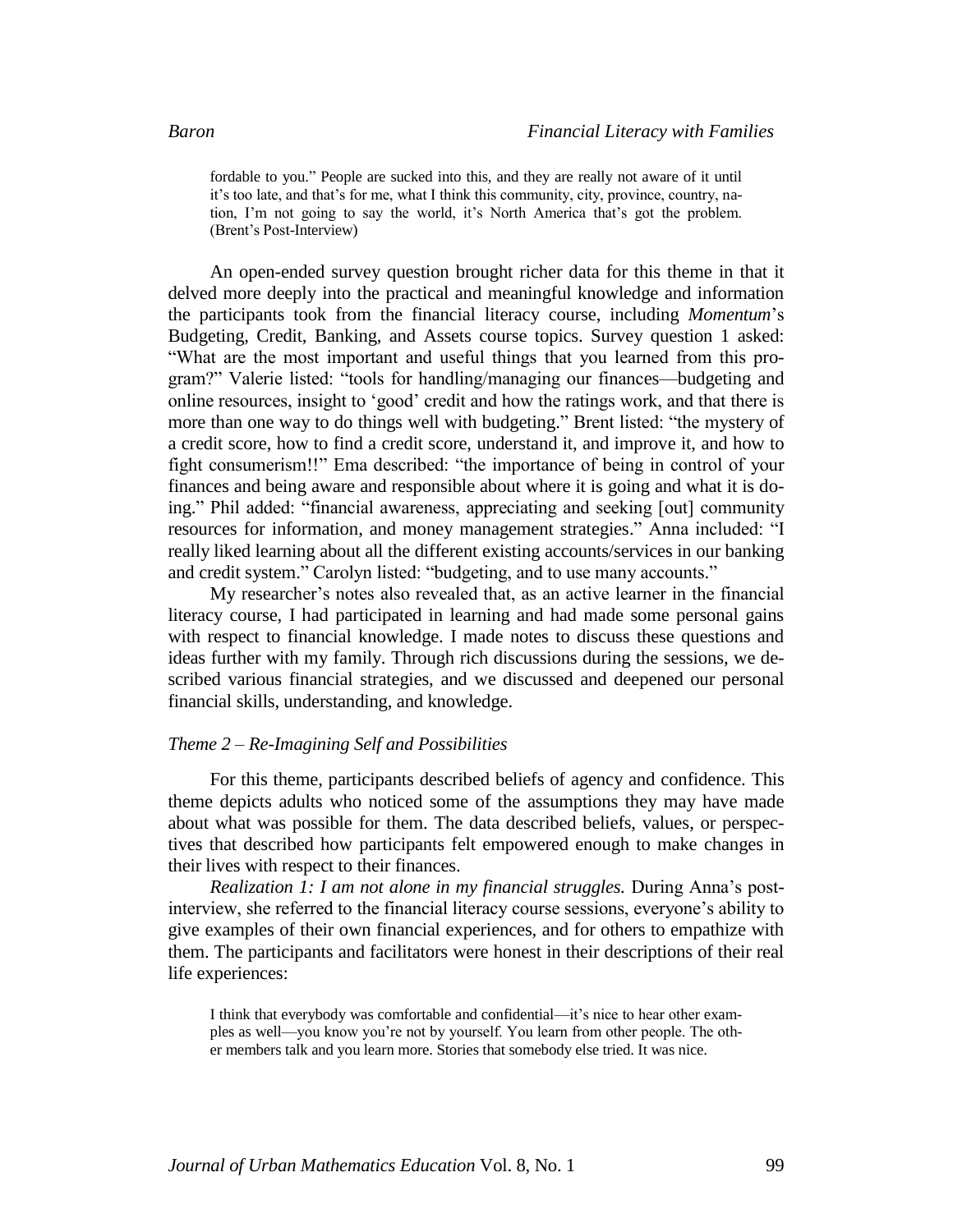Anna was expressing not only that she was making sense of her own financial contexts but also that the conversations during the COY project allowed her to understand and make sense of others' financial situations. Their successes and challenges were not different from hers.

*Realization 2: Hope for the future.* Valerie made a significant declaration during her post-interview as she considered the benefits of her participation. She articulated: "It's part of taking control, and giving yourself a future as opposed to just letting your future take control of you." This response demonstrated a healthy mindset and indicated a good level of confidence with respect to making a difference for herself in her financial life. During Valerie's post-interview, she described how she now felt that she had the ability to accomplish something of value:

I finally felt that I had hope for the future and less of a defeatist attitude, because of what we had learned, we can make as small or as big of a change as you want, and any change would be better than where we were at.

*Realization 3: General beliefs about their empowerment.* For Valerie, her child's success in mathematics in school was evidence of empowerment: "My child is doing very well in math and I think her opinion of math being more fun is what helped that. I truly believe that came from the time spent in the COY program." When asked how the program impacted them, both Phil and Brent individually described feeling empowered: "I felt enthusiasm, empowering…." Brent stated, "being more empowered."

Important information was revealed in one of the exit survey questions. Survey question 7 asked what participants felt comfortable doing: "Tell us how you feel now about managing your money: (c) I feel comfortable getting help with my money (examples: finding resources online, seeing a credit counselor, help with my taxes or talking to someone at the bank)" (Exit Survey Question). For this survey question, all participants reported that they always (1 of 6) or usually (5 of 6) felt comfortable seeking help for their financial situation.

### *Theme 3 – Taking Action*

For this theme, participants engaged in, participated in, and contributed through personal agency in society. This theme describes adults who take action on their beliefs. During Anna's post-interview, she described that participating in the COY program gave her the confidence to know that she should take action and what action to take, which, in her case, was to visit her credit union. She stated, "Now I have to do something and the program helped me and gave me confidence and gave me the idea to ask and to go to the credit union." During Carolyn's postinterview, she described how the COY program gave her the skills and understand-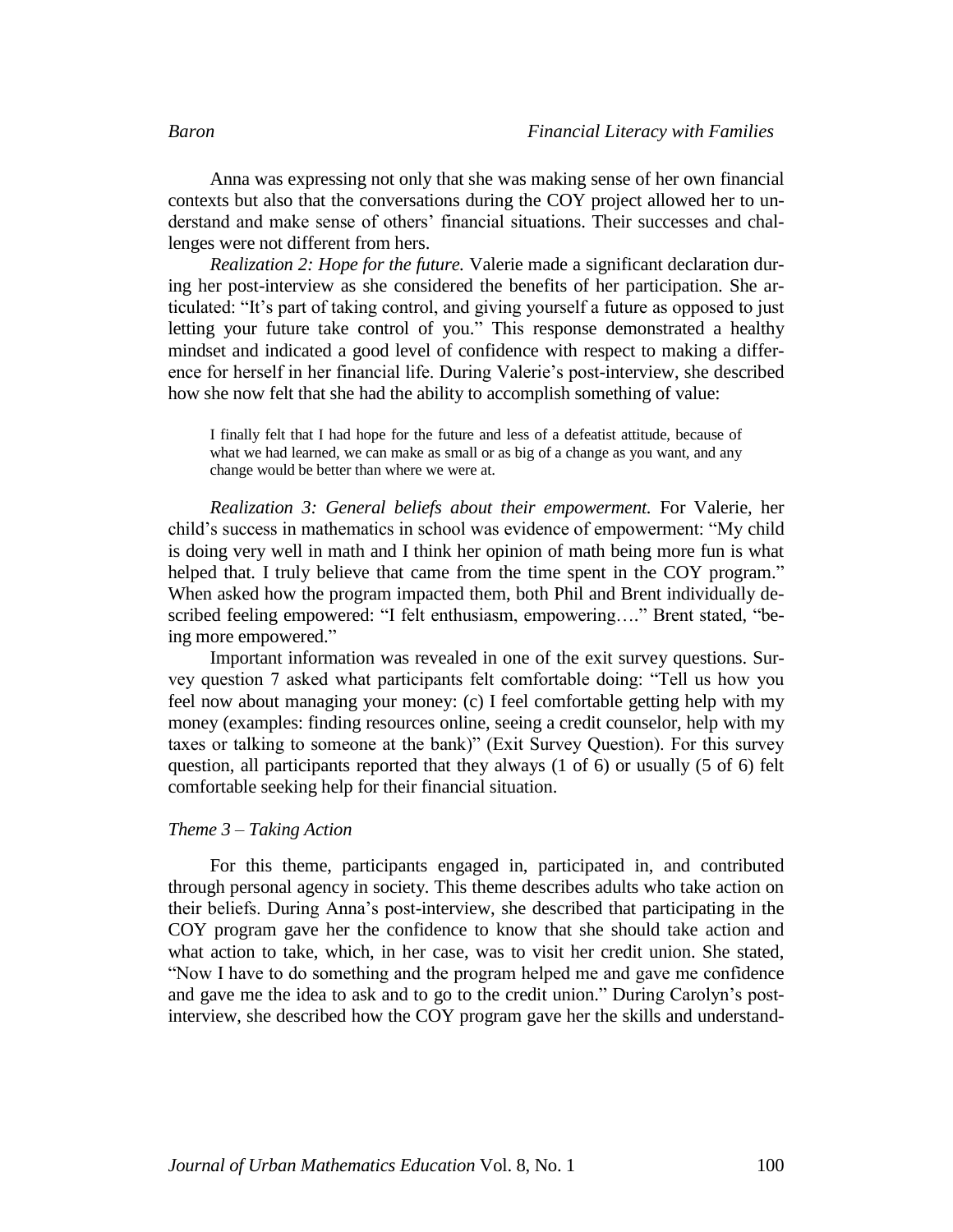ing to run her household budget as well as the family's business budget. She explained:

I got the financial support that I needed to start and maintain a budget. My household budget—I run my business budget as well. It will have an impact on my husband because I do run the household budget. It will have accountability impact on him. Instead of going with the flow, there will be more proactive planning involved.

Both Phil and Anna separately described situations where they took action for themselves: "There are different avenues that I am exploring. I have been to an investment group, and we are going to a mortgage broker and to a bank" (Phil's Post-Interview); "[I went to] find out about the bank and credit union. I went to a credit union workshop and I also participated in a financial group" (Anna's Post-Interview).

One of the exit survey questions addressed participants' actions. When asked: "What do you currently do to manage your money?: (h) Get help with my money (examples: filing taxes, financial advisor, credit help, credit counseling or using online tools and resources)" (Exit Survey Question), all participants (6 of 6) reported that they usually sought help. A second open-ended survey question brought richer data for this theme in that it delved more deeply into the specific actions the participants took as a result of their involvement in the financial literacy course. Survey question 16 asked: "Is there anything else that you have started doing to manage your money during this program?" All six of the participants added some of the steps they had taken as a result of participating in COY. Valerie listed: "opened an online budgeting tool, contacted credit card to lower interest rate, opened second account to keep bills separate, always making sure money is set aside, and opened savings account for *invariable* expenses as added to the budget." Brent added, "started to use mint.com." Ema stated, "consolidate my debt (asked my family to help me pay my credit card debt so I am not accruing more interest)"; and Phil added, "being more aware and talking to the right resources." Anna said that she "called a credit card financial department, and tried to get a loan, but it didn't work out," and Carolyn listed: "started proper monthly budget, wanting to do full financial overview!" All of the adults in the study showed that they had a newfound sense of agency to take whatever financial actions they felt were important.

### *Theme 4 – Impact on Family*

In this theme, participants saw the COY program as impacting their families. This theme describes adults who take responsibility for children's flourishing minds. They are committed to developing children's habits of mind to help prepare them to become autonomous financial thinkers.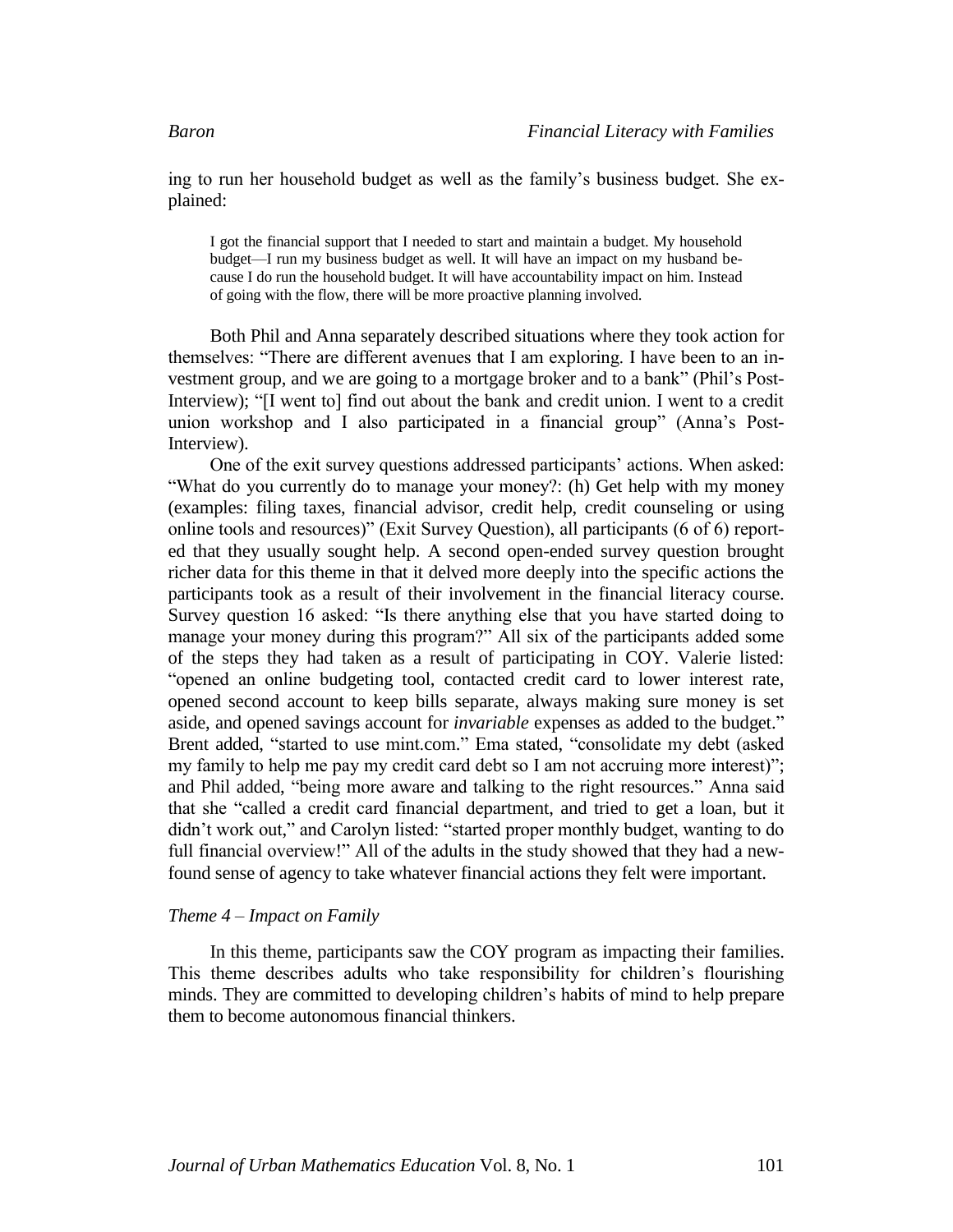During Brent's post-interview, he worked to make sense of the impact of consumerism on his and his children's lives:

So, the COY program is chock full of ideas for us to apply with our kids; we talk to them about consumerism, and we'll use those moments in time as a teachable moment. What does this "buy now, pay later" for 12 months really mean? They say "you deserve this" but what's wrong with the widget we already have? It works—why do you need a new one? And you'll be happy for a little bit of time but then, you won't be happy any more, because you'll have to worry about paying it off!

Brent's expression was twofold. He not only expressed that he knew how to use his financial knowledge in real-life situations but also that he knew how to converse about it with his children. The first setting was as a consumer, and the second setting was as a parent.

Anna described how she gained the confidence to speak to her children about financial matters that were age-appropriate:

I was talking to the kids about the finances. Now I can ask the kids "can we afford" to have that. Before I was like OK... "No...we can't buy it" I always understood the concepts but it gives me a little bit more confidence in talking to the kids.

During Brent's post-interview, he described his parenting role as also the role of being a teacher for his children. He saw himself as a model of financial literacy for his children and described how the COY program equipped him with the necessary skills to make a difference with his children:

I've always believed that I'm not just raising my kids but I'm teaching my kids to be a good parent, so there's a responsibility and there are tools in the program that now I can use to explain finances to them.

During Ema's post-interview, she described the importance for her daughter to make the connection between education, schooling, mathematics in school, and financial skills:

My child was disappointed that it [COY] ended, which is huge for her because she hates school and anything to do with school. Math can be fun and can be incorporated into numeracy. [My daughter] now sees the connections to numbers in real life, not just about numbers.

Brent also described how the COY program and its facilitators helped them to become responsible for themselves as adults, and also for their children: "You've empowered us to become teachers, whether it is with our kids or with other people who are struggling and need some advice" (Brent's Post-Interview).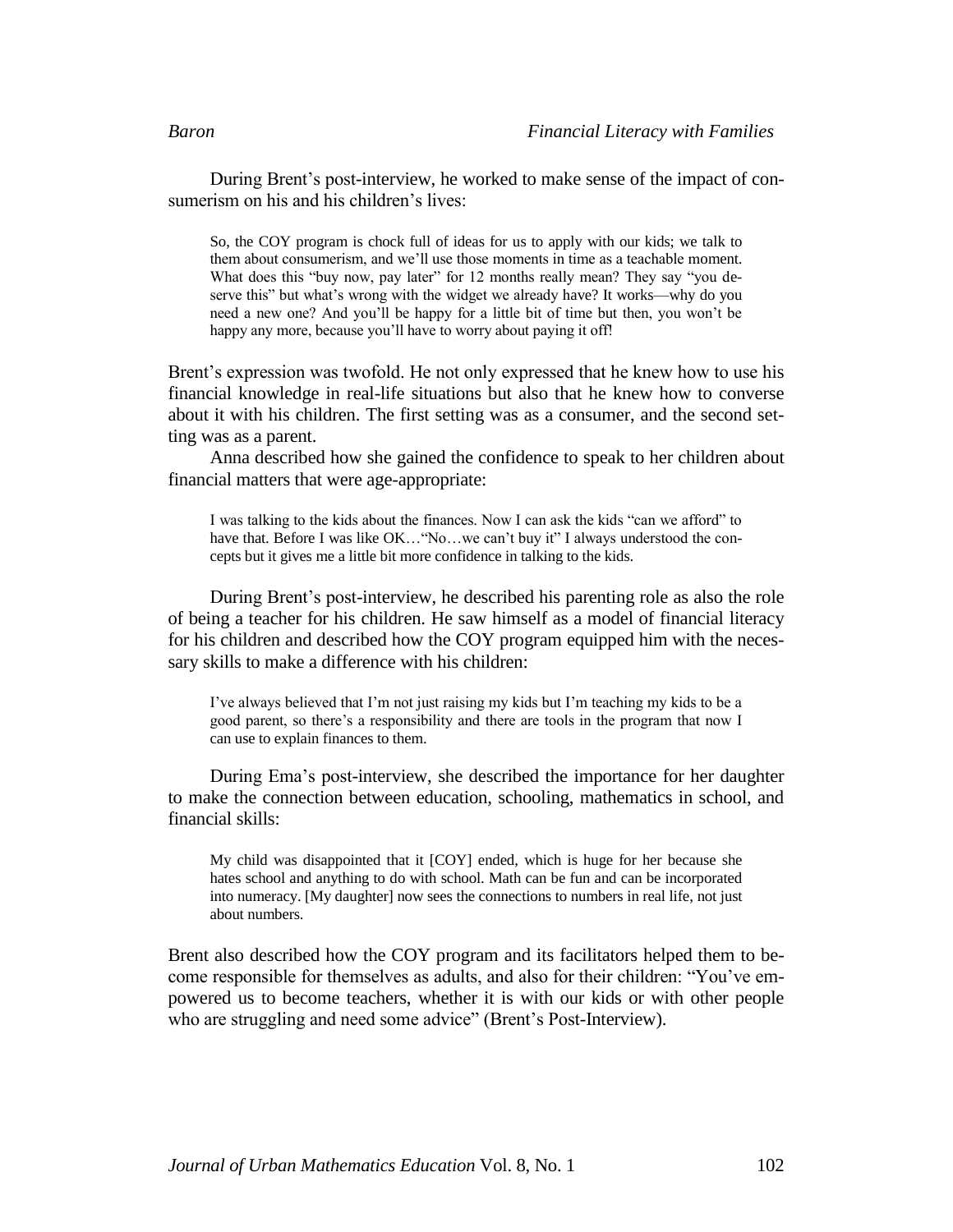Two open-ended survey questions brought further data in support of this theme. Survey question 16 asked: "Is there anything else that you have started doing to manage your money during this program?" Valerie pointed to the fact that she and Brent had started including their kids in more financial conversations. Survey question 6 asked: "Would you recommend this program to someone else?" All respondents answered yes to this question. One respondent added: "I already have!" These responses indicate a group of adults who believe they, with the help of the COY program, can and have positively influenced their children and others in their community with respect to numerical, mathematical, and financial literacies (NMFLs).

### *Theme 5 – Features of the COY Program*

*Momentum curriculum.* One exit survey question supported this theme of making sense of NMFLs in context. Survey question 2 asked: "Feedback on what I learned: (b) I understand the information that we discussed." Here, all participants agreed that they understood the information discussed in the financial literacy course. They either "agreed a lot" (5 of 6) or "agreed" (1 of 6). The point that all participants understood the level of materials in the financial literacy supports the use and appropriateness of the *Momentum* (2010) curriculum chosen for this COY research project for this particular group.

Survey Question 2 stated: "Feedback on what I learned: (c) I feel this program will change how I manage my money" (Exit Survey Questions). For this survey question, all participants agreed that they would change how they managed their money. They either "agreed a lot" (2 of 6) or "agreed" (4 of 6). From this question, it appears that all participants felt to some degree that they would change how they managed their money. These changes can be seen as indicators of newfound confidence with NMFLs.

*Safe environment.* This theme also shows evidence of the comfort level that was developed over the 8-week implementation period of the program. During informal conversations, other participants repeated Anna's comment that everyone felt more comfortable as time went on. Trust was built over the course of the sessions in the group through the telling of personal stories, some of financial success, and others not. The focus group sessions (the adult financial literacy course sessions) became the space for building trust within this community group. The community aspect of the program, including eating meals together, learning together, parallel programs for children and adults, and the giving and philanthropic nature of the facilitators and contributors created a trusting space, and also seemed to assist in nurturing a sense of inter-responsibility between members of the group.

During Ema's post-interview, she described a comfortable and healthy atmosphere during the program sessions due to everyone's excitement at participating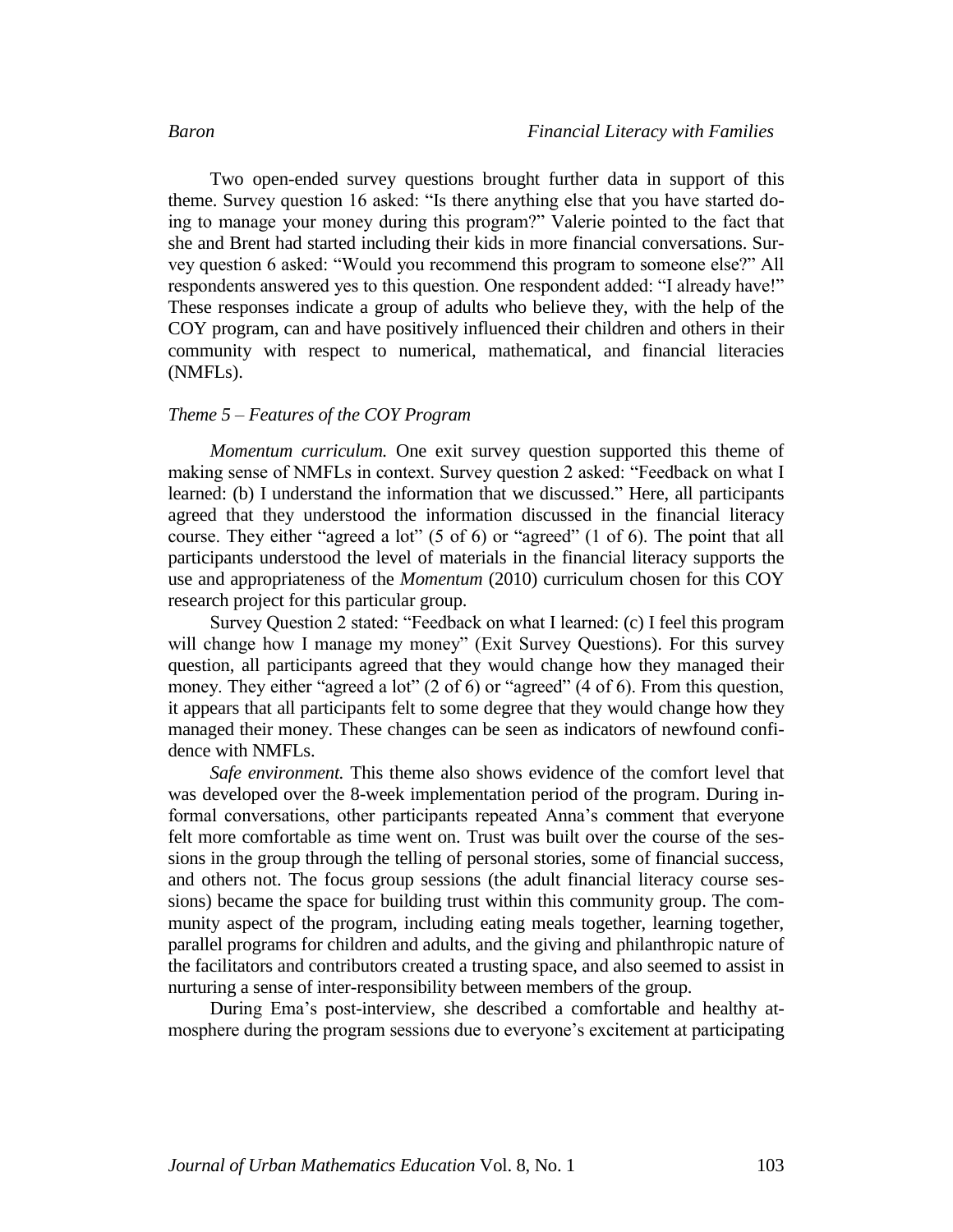and sharing their time. She described how that positive emotion translated into conversations she then had with her family as a result:

The researcher and facilitators were willing to be there, to be involved and share in personal experiences. It was obvious to everyone that you were excited about what you were doing and, because of your enthusiasm it's easier for us to be excited about it when we see your enthusiasm because we can see that it matters to us, and your ability to educate us, and to see the children all excited about learning? That's priceless! It looked awesome to my family, so I showed my daughter off to my mom.

Though the following quotes do not describe specific actions taken by the participants, they are the participants' comments about how they noted that others had taken social action with them in mind to deliver the COY program. When asked what was important about the COY program for the community, Carolyn noted that she noticed a form of social action by offering the program: "To make a program like this and integrate it into the community is fantastic" (Carolyn's Post-Interview). When asked what the community needed, Valerie added: "Learning to fight to learn; we need more *fight* in us to learn to equip ourselves, empowering ourselves to take charge" (Valerie's Post-Interview).

As I reviewed my notes about what participants had described as important features of the COY program, they said that they appreciated that the whole family had been taken care of, including their pre-school aged children. Moreover, they did not have to concern themselves with preparing dinner or such inconveniences as finding parking because their program had been brought directly to them in their community and at their school. They described a feeling of safety and familiarity in that environment. I could see, in part, what the COY program had achieved: to question who are the learners in schools, to re-imagine the role of the school, and to re-examine the role of curriculum.

### **Discussion and Implications**

Grant (2012) called for "tools that assess how well we are cultivating a flourishing life … and the extent to which we are creating a caring, democratic community" (p. 927). Moreover, the Financial Literacy and Education Commission (FLEC, 2011) stated that it was "important that all individuals and families, including those of diverse and underserved populations, [be] aware of and have access to reliable, clear, timely, relevant and effective financial information and educational resources" (p. 8). The COY project is an example of a Freirean approach to numerical, mathematical, and financial literacies that attends to families and to a robust social justice vision. The five themes describe a new theoretical framework for describing NMFL research.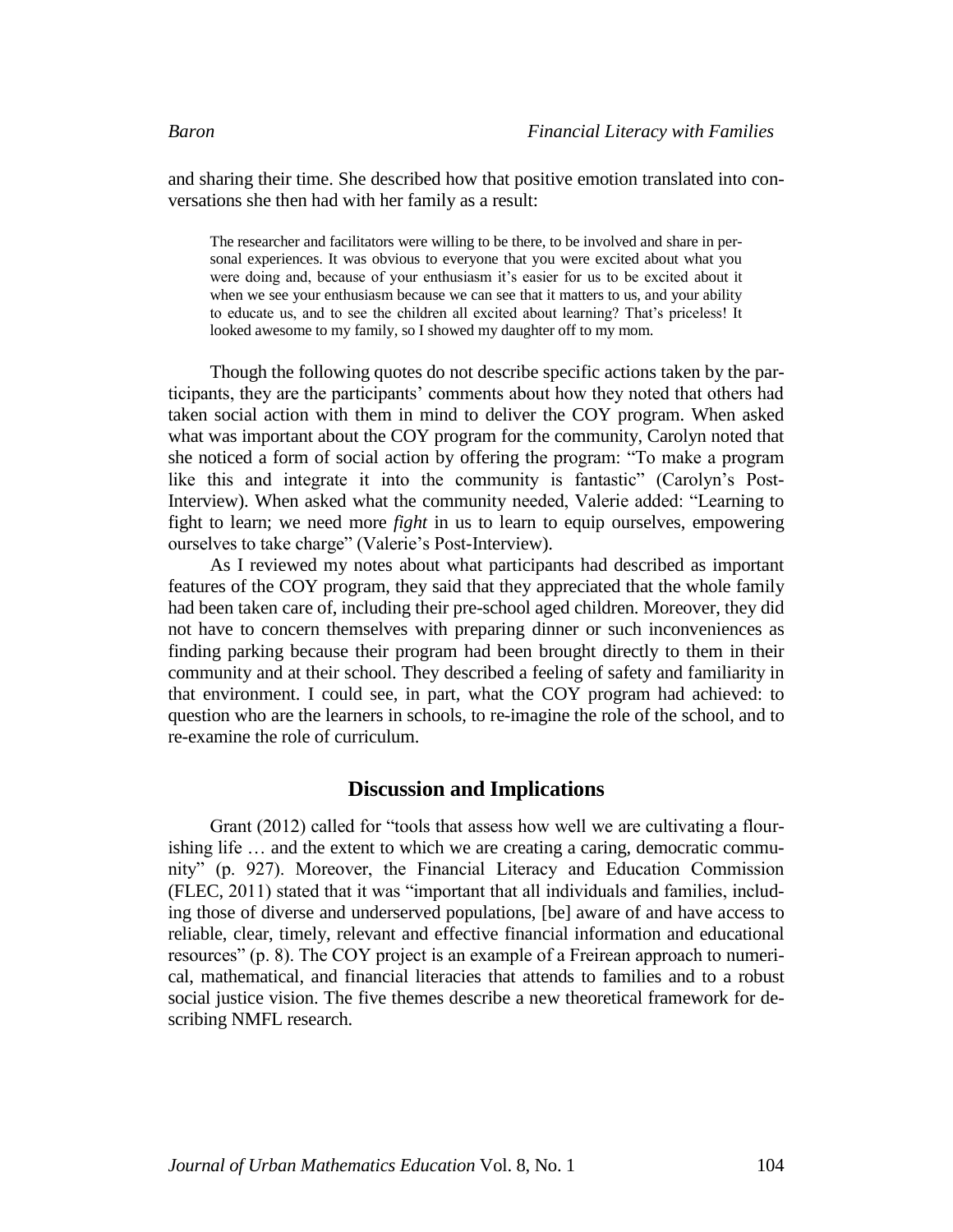Urban families need catalysts that provide them opportunities to breach the barriers that stand in the way of them becoming more critically aware, developing agency to take action, and making shifts to impact their and their children's futures. If financial literacy programs are such vehicles, then it follows that continued work on projects such as COY are needed. The Framework for NMFL Educational Research suggested in Table 4 provides answers to the three research questions. The first theme addresses how the participating adults described what they learned about financial literacy. Themes 3, 4, and 5 describe how that knowledge impacted them and their families in terms of beliefs, actions, and the impact on their families; and the fifth theme addresses the last question that asked what were the features of the COY program that participants felt were most beneficial.

I suggest that the Framework for NMFL Educational Research can be used in future studies to investigate and describe participants' learning and beliefs about their transformation and their actions, as well as the important features of the NMFL program they experienced. The participants in this study described the learning that resulted from their participation in the Count On Yourself project, and their responses could be framed with respect to these five themes. It is yet to be determined, through future studies, how well this framework can be used to fully describe participants' learning. Further themes may need to be added or the themes clarified.

The *Momentum* (2010) curriculum was originally designed to develop knowledge and skills for people who are living on a low income or who are experiencing significant barriers in their lives. This curriculum, which includes knowledge of assets, taking charge of credit, budgeting strategies, effects of consumerism, and concepts of banking was designed to be very accessible, particularly for marginalized communities, and so that participants could learn to manage their finances more effectively. The FLEC (2011) indicated that unbiased and understandable financial education resources should be provided that included core financial competencies in plain-language and user-friendly information. All of the participants agreed that they understood the information discussed in the financial literacy course.

The FLEC (2011) also argued the importance of "increasing rigorous research and evaluation on financial literacy" (p. 11) for the purpose of better understanding how to establish effective programs and practices. In this article, I suggested a framework that can be used in community empowerment and financial literacy studies to investigate NMFL programs. The Framework for NMFL Educational Research (see Table 4) could also be used as a framework to elicit and track the important qualities, as described by the participants, that emerge from community programs that address these needs. The FLEC also sought to "identify customized programs that effectively address local needs, such as … underserved communities" (p. 12). There are many factors that have impacted the results of this study,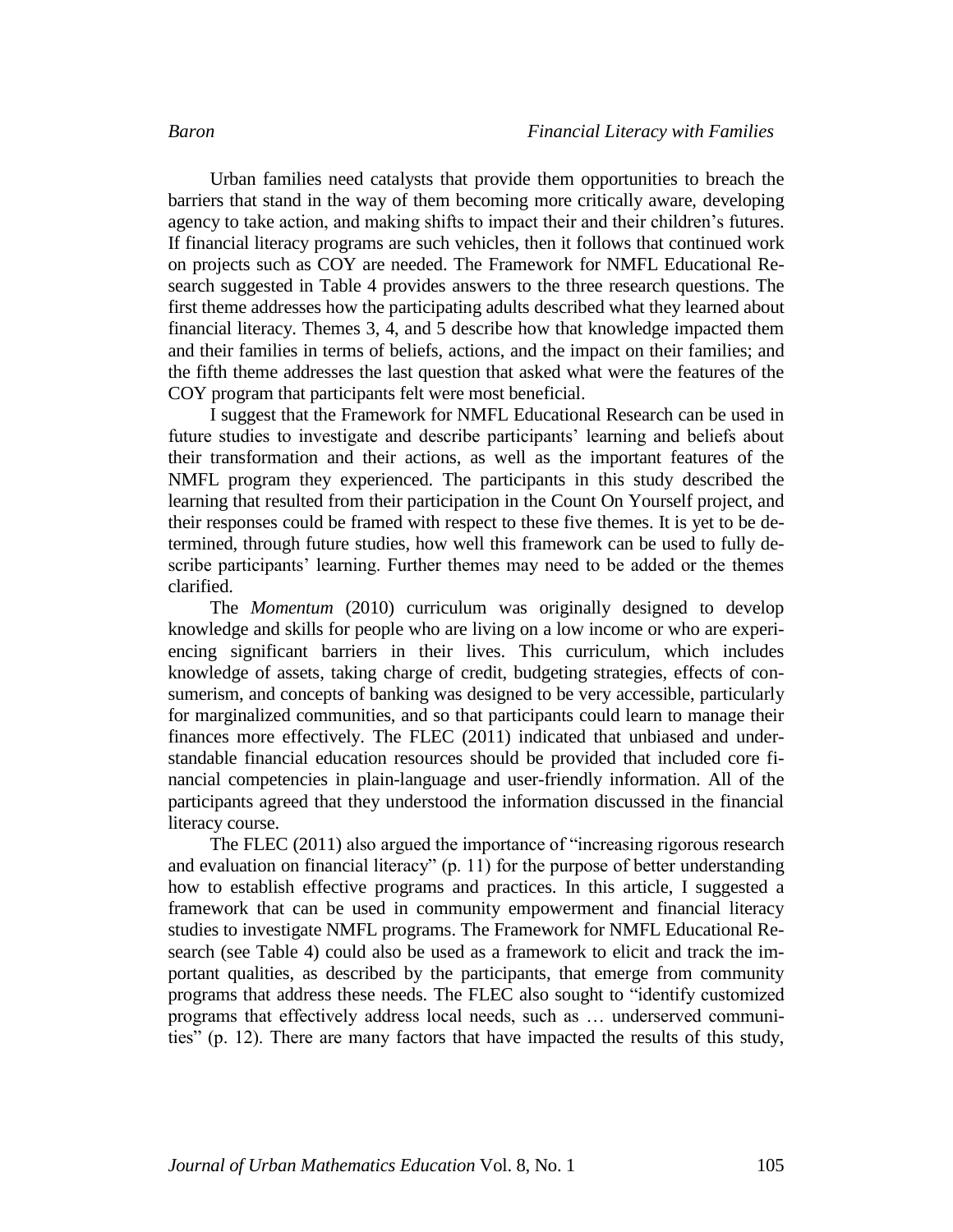including the user-friendly and relevant characteristics of the *Momentum* (2010) curriculum, the overall design of the program, the facilitation skills of those who worked with the participants, and the level of trust developed in the community. These factors address a possible re-imagined vision of the role that community schools can play. In this case, the school provided a space for a non-traditional curriculum and addressed complete families.

Furthermore, a key feature of the COY project was its inclusion of entire families that served to encourage family discussions around financial literacy. Recent literature (see, e.g., Research and Evalution Committee: FLEC, 2015) on this matter suggests:

Parents and caregivers play an extremely influential role in the development of the financial capability of young people. This is done through imparting financial skills, knowledge, habits, and attitudes about what is normal and expected with regard to financial behavior. … It is important to support parents' acquisition of financial knowledge, build their understanding of and confidence in their role as a financial mentor for their children, and provide strategies and guidance for supporting their children in developing effective financial skills and habits. (p. 300)

The COY program strove to meet this call.

Participants demonstrated their financial literacy by indicating that they were more successfully managing their money by paying their bills on time, making sure they did not spend more than they earned each month, and paying their debts when they owed money. They became more knowledgeable about credit scores, being more in control of finances, and budgeting. They considered the impact of consumerism, and learned about the various services that banks could provide. Participants also displayed more agency and self-confidence with finances. Being heard was essential. The practice of "letting research participants speak for themselves" (Guba & Lincoln, 2005, p. 209) allowed them the voice to tell me they felt empowered themselves, in their ability to speak to their children, and that their children also felt more numerically, mathematically, and financially empowered. All of the participants felt that the COY program would change how they managed their money.

Guba and Lincoln (2005) discussed the validity of a study as catalytic authenticity when the researcher creates capacity in participants for positive social change and forms of emancipatory community action. Grant (2012) also spoke of the researcher's ability to encourage social action. In this study, there is evidence that the participants appreciated the community aspect of the project, and took action by visiting banks and credit unions, investment groups, and mortgage brokers. They began budgeting processes online and using software, contacted credit companies to ask for a reduction in their interest rates, opened separate bank accounts to better keep track of their expenses, consolidated their debt, and applied for loans. The exit survey supported the findings and indicated that all of the participants not only felt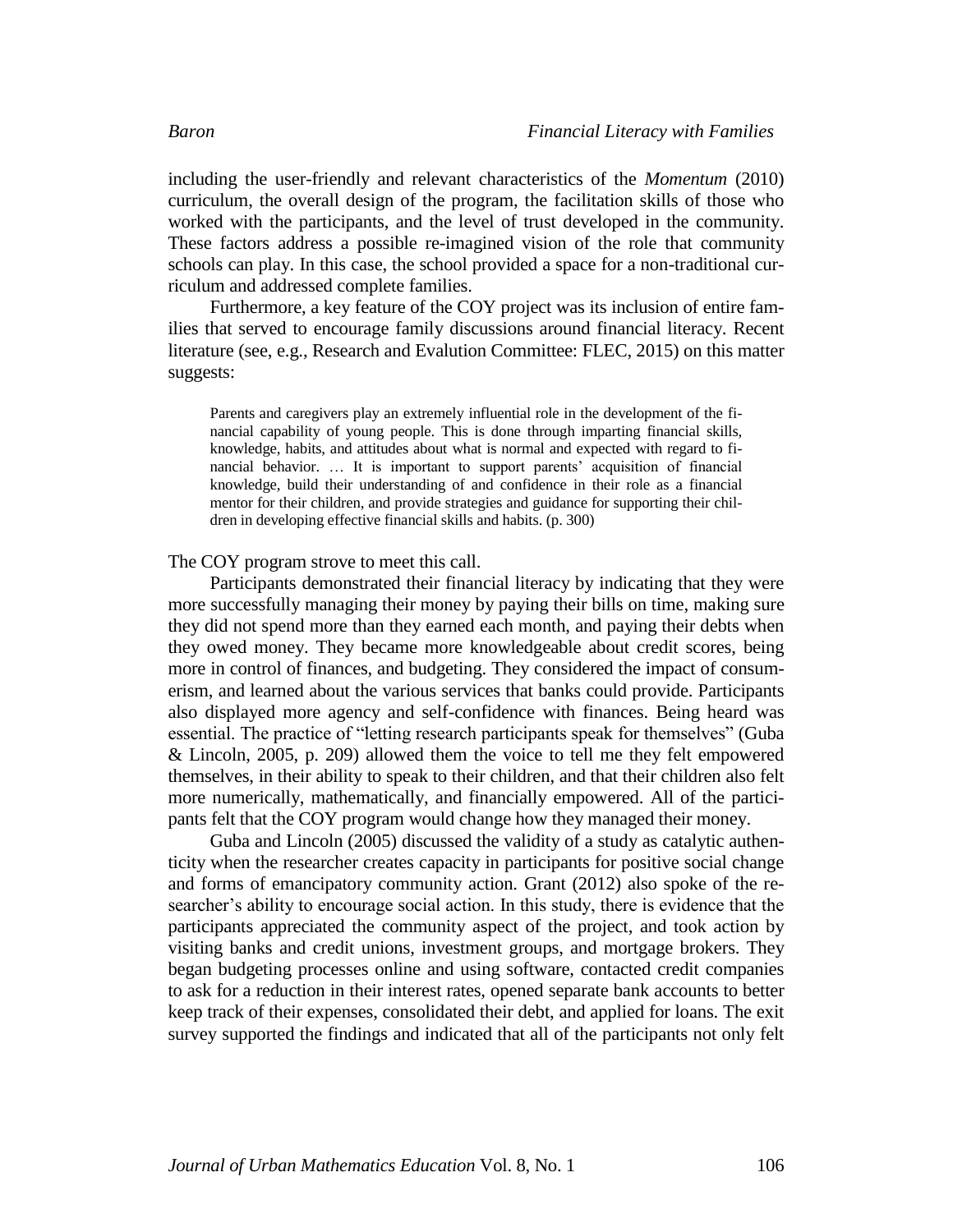comfortable getting help, but also *did* get help with their finances. Taking action is powerful evidence of empowerment, and, there is evidence that the participants took action to improve their financial circumstances.

Perhaps the most significant result of this project was the belief from participants that they had influence upon their children. Though not all families participated as complete units, those who had children in the COY program felt more able to discuss their financial circumstances with their children when appropriate. All participants agreed that they found value in the program and would recommend it to someone else. The implications for this result is that programs such as Count On Yourself, that involve the whole family, might offer steps towards breaking cycles of poverty in communities in which they are implemented.

As I continue to consider Grant's (2012) vision, I am struck by his statement:

You learn about how the practice of democracy can be made to work for you or against you and that it is important that you understand the differences as well as you know what you can do to influence an outcome that befits those who are marginalized. (p. 925)

Grant's intent was to clarify what it means to practice democracy. I find that this statement is reflected both in my practice as a researcher and in the evidence that is produced from this study through the voices of the participants. I entered this work to make a difference and to provide a learning space for families who could participate more democratically in society because they chose to learn to be more numerically and financially literate. I have learned that I can make a difference, and they have learned that they can make a difference in their own life situations. This most certainly reflects Grant's "practice of democracy" (p. 925).

Approximately two years after the completion of the COY project I received the following email from Valerie:

*Both the girls have two bank accounts opened and an investment account too. They use the saving concepts they learned at COY with the cereal box piggy bank they made and are applying it to their bank accounts now. They each saved \$500 to start their investments and have watched it fluctuate with the markets. They love seeing how it has grown just by changing the type of account. They have applied their savings and spending accordingly. The funny thing is when they ask us why we are using our credit cards for purchasing!! So funny. They don't bring up COY all that often but it does creep back into our conversations at times.*

*Brent and I have fixed our bad credit and are now 'A' rated. Such a huge blessing. We haven't maintained all the principles we learned, just*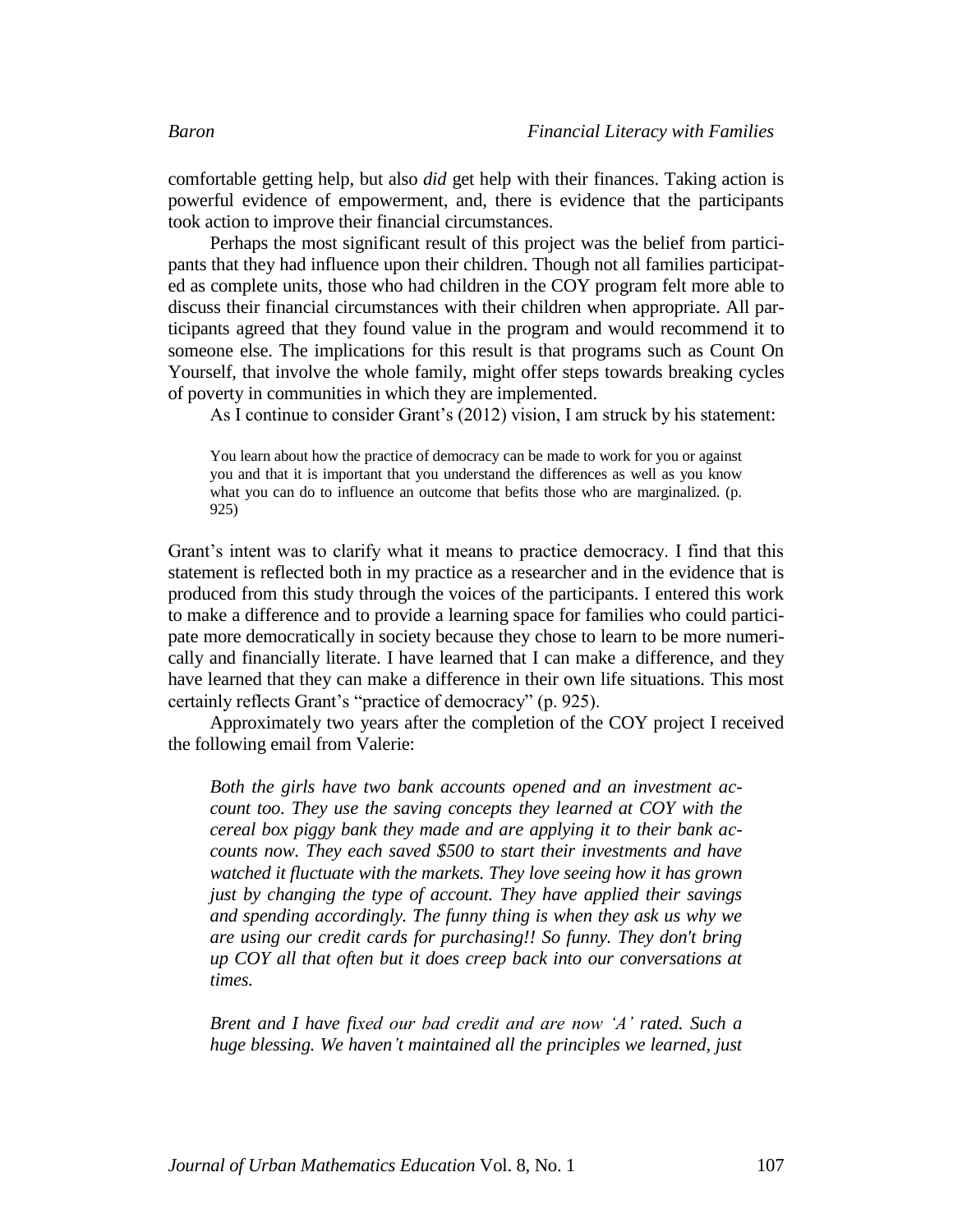*the ones that work for us. The biggest change is that we do it all together and are on the same page. Our financial outlook is worlds better than when you met us.*

*I feel like we had the best of both worlds. We had a great experience with COY partnered with the exposure and help at [the bank where Valerie works]. I definitely think the program would be beneficial to families. It's a huge key missing from people's awareness with finances and we were offered practical tools. The best part was the lack of judgment associated with it. I valued that the most.*

*Another aspect was the networking. I have run into [name of course facilitators] a few times. In fact I interviewed with him for a job but had to decline as it was right when Brent had lost his job. We needed the stability that [my job] offered. However, I felt honored he thought of me for the position.*

*So I'll just wrap up by saying we are grateful for the experience. We would love to continue staying in touch and appreciate all the heart you pour into this project and the people. You are a gem!*

There is no better overall description of the benefits of this COY project. Through the research and its proposed research framework, Valerie's and others' voices can been heard.

### **References**

- Andersen, P. H., & Kragh, H. (2010). Sense and sensibility: Two approaches for using existing theory in theory-building qualitative research. *Industrial Marketing Management, 39*(1), 49– 55.
- Appelbaum, P. (2009). Critical mathematics. In E. F. Provenzo Jr. & A. Baker Provenzo (Eds.), *Encyclopedia of the social and cultural foundations of education* (pp. 193–196). Thousand Oaks, CA: Sage.
- Behrman, J. R., Mitchell, O. S., Soo, C., & Bravo, D. (2010). Financial literacy, schooling, and wealth accumulation. In University of Pennsylvania Scholarly Commons (Ed.), *Population aging research center working papers* (pp. 1–42). Philadelphia, PA: University of Pennsylvania.

Brighouse, H. (2006). *On education (thinking in action)*. New York, NY: Routledge.

- British Columbia Ministry of Education. (2006). *Report on education from the Deputy Minister of Education*. Victoria, BC, Canada: British Columbia Ministry of Education. Retrieved from [http://www.bced.gov.bc.ca](http://www.bced.gov.bc.ca/)
- Burrell, G., & Morgan, G. (1979). *Sociological paradigms and organisational analysis*. London, United Kingdom: Heinemann.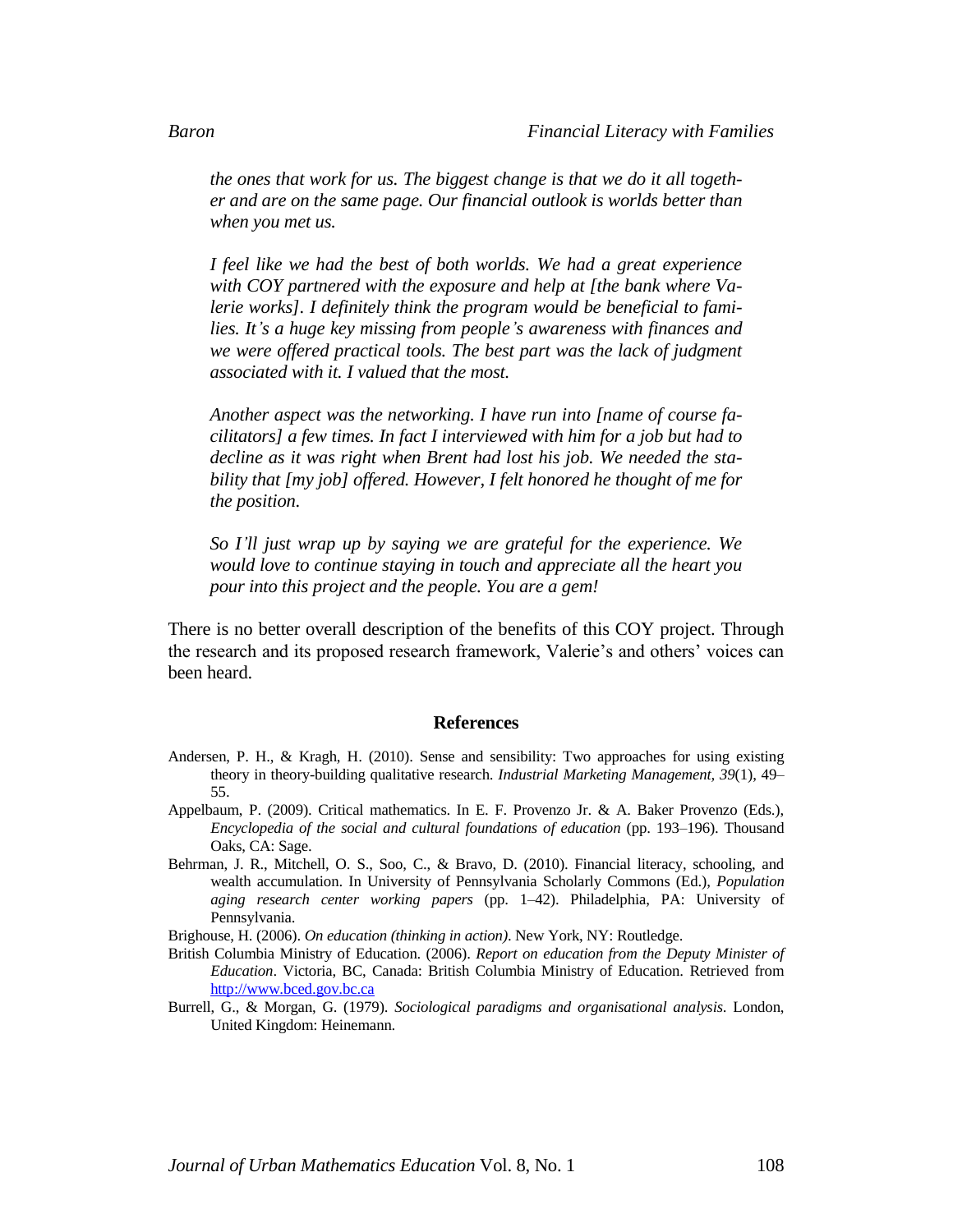- Canadian Centre for Financial Literacy. (2013). *Exit and post-assessment*. Retrieved from [http://prospercanada.org](http://prospercanada.org/)
- Crotty, M. (1998). *The foundations of social research: Meaning and perspective in the research process*. London, United Kingdom: Sage.
- Dubois, A., & Gadde, L.-E. (2002). Systematic combining: An abductive approach to case research. *Journal of business research*, *55*(7), 553–560..
- Dubois, A., & Gadde, L.-E. (2014). "Systematic combining"—A decade later. *Journal of Business Research, 67*(6), 1277–1284.
- Ek-Udofia, I., & Spotton Visano, B. (2012). *Engaging marginalized youth in financial literacy programs*. Toronto, ON, Canada: York University.
- Financial Literacy and Education Commission. (2011). *Promoting financial success in the United States: National strategy for financial literacy.* Retrieved from [http://www.mymoney.gov](http://www.mymoney.gov/)
- FINRA Investor Education Foundation. (2013). *Financial capability in the United States: Report of findings from the 2012 National Financial Capability Study*. Washington, DC: Retrieved from [http://www.finrafoundation.org.](http://www.finrafoundation.org/)
- Freire, P. (2000). *Pedagogy of the oppressed* (M. B. Ramos, Trans.; 30th anniversary ed.). New York, NY: Continuum. (Original work published 1970)
- Grant, C. A. (2012). Cultivating flourishing lives: A robust social justice vision of education. *American Educational Research Journal, 49*(5), 910–934.
- Guba, E. G., & Lincoln, Y. S. (2005). Paradigmatic controversies, contradictions, and emerging confluences. In N. Denzin & Y. Lincoln (Eds.), *The Sage handbook of qualitative research* (3rd ed., pp. 191–216). Thousand Oaks, CA: Sage.
- Gutstein, E. (2006). *Reading and writing the world with mathematics: Toward a pedagogy for social justice*. New York, NY: Routledge.
- Human Resources and Skills Development Canada. (2012). *Summative evaluation of the Adult Learning, Literacy and Essential Skills Program*. Ottawa, ON: Human Resources and Skills Development Canada, Government of Canada.
- Kemmis, S., & McTaggart, R. (2005). Participatory action research: Communicative action and the public sphere. In N. Denzin & Y. Lincoln (Eds.), *The Sage handbook of qualitative research* (3rd ed., pp. 559–604). Thousand Oaks, CA: Sage.
- Keyes, C., & Lopez, S. (2002). Toward a science of mental health. In C. Keyes & S. Lopez (Eds.), *Handbook of Positive Psychology* (pp. 45–59). Oxford, United Kingdom: Oxford University Press.
- Kincheloe, J. L., & McLaren, P. (2005). Rethinking theory and research. In N. Denzin & Y. Lincoln (Eds.), *The Sage handbook of qualitative research* (3rd ed., pp. 303–342). Thousand Oaks, CA: Sage.
- Leonard, P. (1984). *Personality and ideology: Towards a materialist understanding of the individual*. London, United Kingdom: Macmillan.
- Leonardo, Z. (2004). Critical social theory and transformative knowledge: The functions of criticism in quality education. *Educational Researcher, 33*(6), 11–18.
- Lusardi, A., & Mitchell, O. S. (2011). Financial literacy around the world: An overview. *Journal of Pension Economics and Finance, 10*(4), 497–508.
- McFayden, J. (2012). Highlights of *The Case for Financial Literacy*: Assessing the effects of financial literacy interventions for low income and vulnerable groups in Canada. Toronto, ON: Social and Enterprise Development Innovations (SEDI).
- McLaren, P. (2007). *Life in schools: An introduction to critical pedagogy in the foundations of education* (5th ed.). Boston, MA: Pearson.
- Momentum Community Economic Development Society. (2010). *Financial literacy: Money management education*. Retrieved from<http://www.momentum.org/money-management>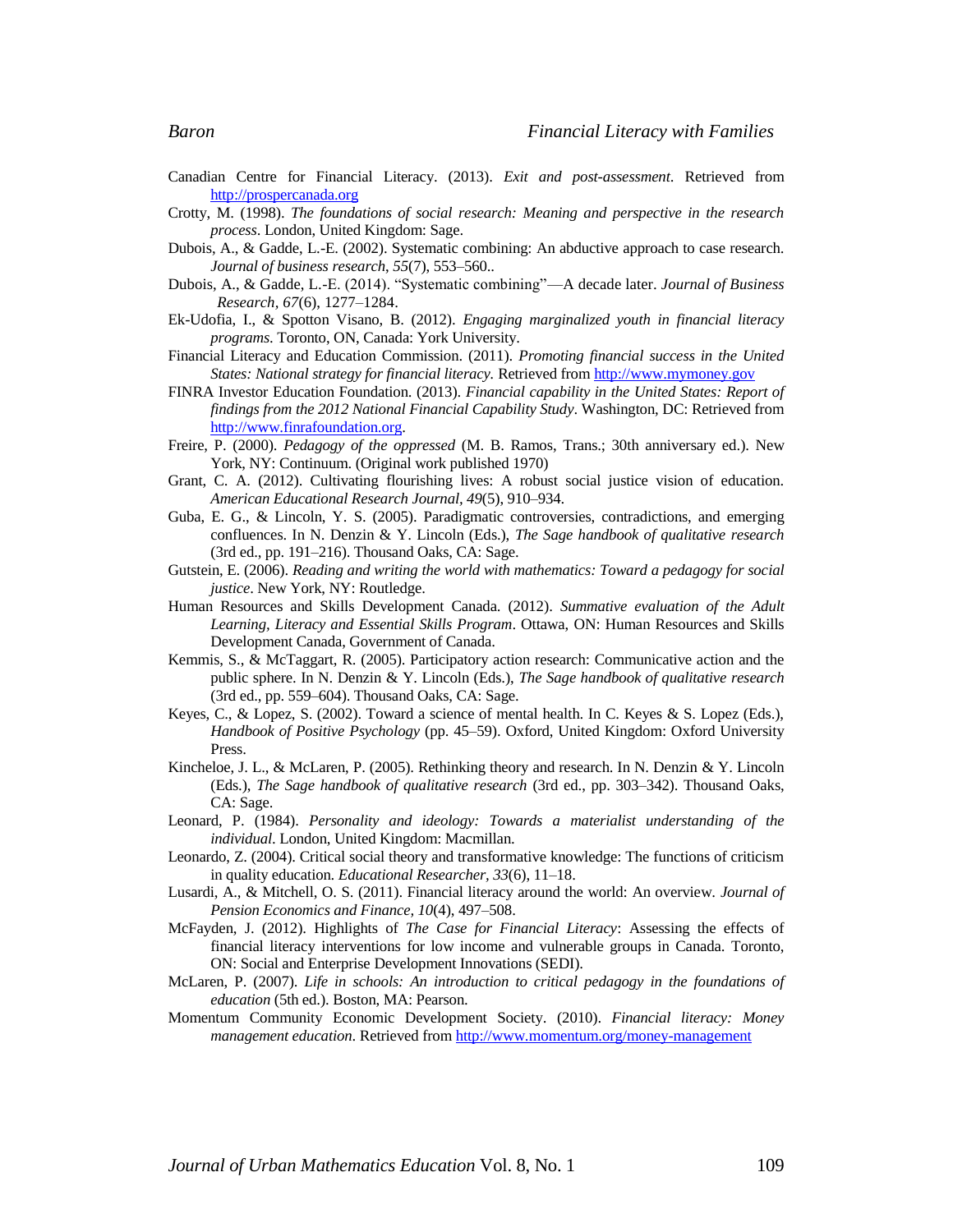- Paulos, J. A. (2001). *Innumeracy: Mathematical illiteracy and its consequences* (2nd ed.). New York, NY: Hill and Wang.
- Phillips, N. (2010). *The zela wela kids: Build a bank*. Bloomington, IN: AuthorHouse.
- Research and Evaluation Committee: Financial Literacy and Education Commission (FLEC). (2015). Starting early for financial success: Capability into action. *Journal of Consumer Affairs, 49*(1), 299–302.
- Smith, J. P., McArdle, J. J., & Willis, R. J. (2010). Financial decision making and cognition in a family context. In RAND Labor and Population (Ed.), *Working Paper Series* (pp. 1–36). Santa Monica, CA.
- Statistics Canada. (2008). *Canadian financial capability survey*. (5159). Ottawa, Ontario: Government of Canada. Retrieved fro[m http://www23.statcan.gc.ca](http://www23.statcan.gc.ca/)
- Steen, L. A. (Ed.). (2001). *Mathematics and democracy: The case for quantitative literacy*. Washington, DC: National Council on Education and the Disciplines (NCED) and the Woodrow Wilson National Fellowship Foundation.
- Stinson, D. W., & Bullock, E. C. (2012). Transitioning in to contemporary theory: Critical postmodern theory in mathematics education research. In L. R. Van Zoest, J. J. Lo, & J. L. Kratky (Eds.), *Proceedings of the 34th annual meeting of the North American Chapter of the International Group for the Psychology of Mathematics Education* (pp. 1163–1169). Kalamazoo, MI: Western Michigan University.
- Vaz-Oxlade, G. (2010). *Easy money*. Edmonton, AB, Canada: Grass Roots Press.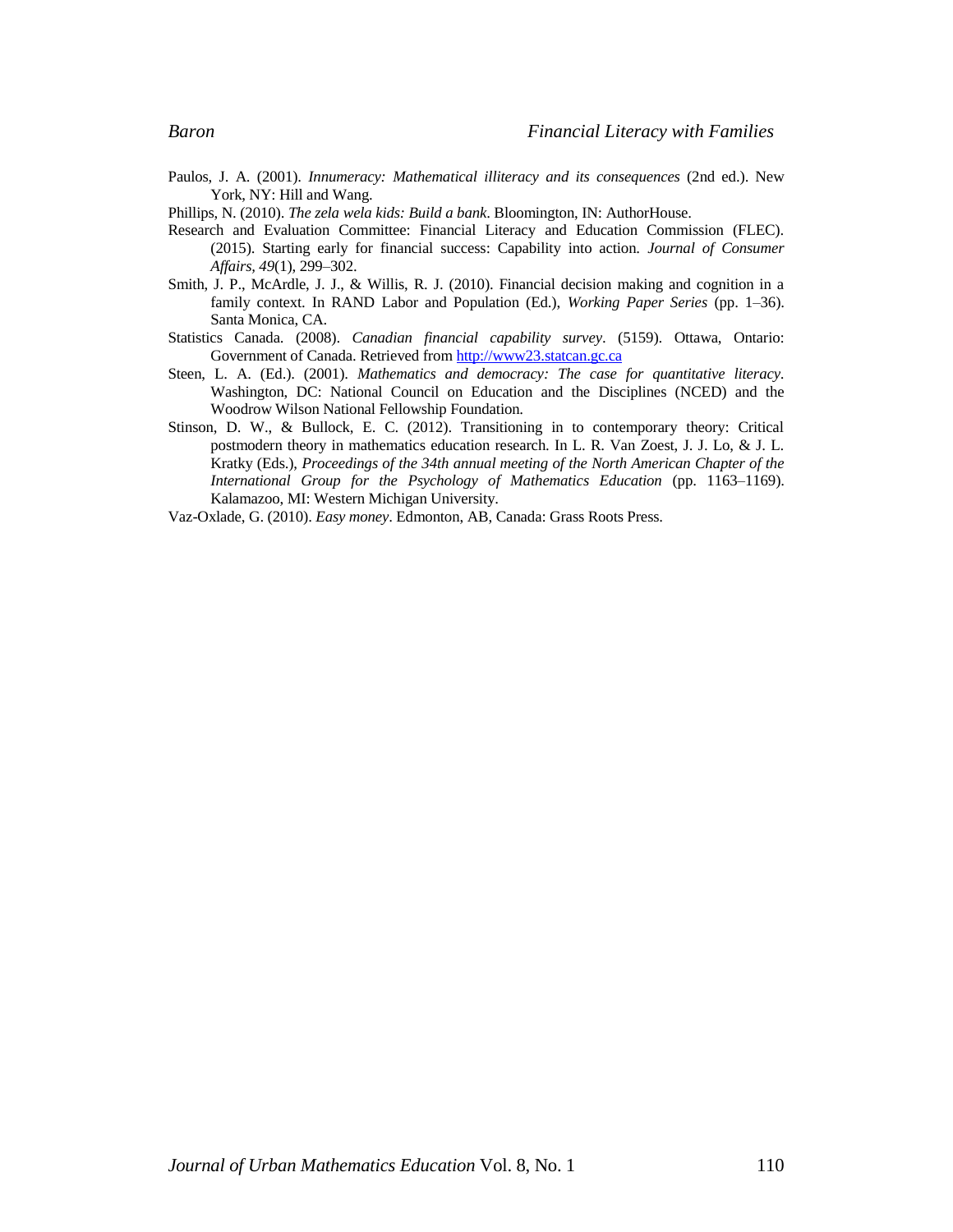### **APPENDIX A**

Financial Literacy Program Exit Survey\*



(\*For downloadable copy see [http://prospercanada.org/getattachment/1697a108-196d-4487-95b9](http://prospercanada.org/getattachment/1697a108-196d-4487-95b9-e79cd0c236e9/Exit-and-Post-assessment.aspx) [e79cd0c236e9/Exit-and-Post-assessment.aspx.](http://prospercanada.org/getattachment/1697a108-196d-4487-95b9-e79cd0c236e9/Exit-and-Post-assessment.aspx))

| 1. What are the most important and useful things that you learned from this program?                                                                                                                                                          |                                                                                                                                                                                       |                        |             |                |               |
|-----------------------------------------------------------------------------------------------------------------------------------------------------------------------------------------------------------------------------------------------|---------------------------------------------------------------------------------------------------------------------------------------------------------------------------------------|------------------------|-------------|----------------|---------------|
|                                                                                                                                                                                                                                               |                                                                                                                                                                                       |                        |             |                |               |
|                                                                                                                                                                                                                                               |                                                                                                                                                                                       |                        |             |                |               |
|                                                                                                                                                                                                                                               |                                                                                                                                                                                       |                        |             |                |               |
|                                                                                                                                                                                                                                               |                                                                                                                                                                                       |                        |             |                |               |
| 2. Feedback on what I learned:                                                                                                                                                                                                                |                                                                                                                                                                                       |                        |             |                |               |
| Circle a number to show how much you agree or disa-<br>gree                                                                                                                                                                                   | I disagree a lot                                                                                                                                                                      | I somewhat<br>disagree | am not sure | agree          | I agree a lot |
| Most of the information I heard was new to me                                                                                                                                                                                                 | 1                                                                                                                                                                                     | $\overline{2}$         | 3           | 4              | 5             |
| I understand the information that we discussed                                                                                                                                                                                                | $\mathbf{1}$                                                                                                                                                                          | $\mathfrak{D}$         | 3           | $\overline{4}$ | 5             |
| I feel this program/activity will change how I manage<br>my money                                                                                                                                                                             | $\mathbf{1}$                                                                                                                                                                          | $\mathfrak{D}$         | 3           | $\overline{4}$ | 5             |
| 3. What other things would you like to learn about managing your money?                                                                                                                                                                       |                                                                                                                                                                                       |                        |             |                |               |
|                                                                                                                                                                                                                                               |                                                                                                                                                                                       |                        |             |                |               |
|                                                                                                                                                                                                                                               |                                                                                                                                                                                       |                        |             |                |               |
|                                                                                                                                                                                                                                               |                                                                                                                                                                                       |                        |             |                |               |
| 4. What additional financial literacy supports and services did you receive from staff?<br>(Please check all that apply)                                                                                                                      |                                                                                                                                                                                       |                        |             |                |               |
| They referred me somewhere else for help<br>□<br>They helped me file my taxes<br>□<br>They helped me fill out government applications<br>□<br>and forms (e.g. a Social Insurance Number appli-<br>cation)<br>The made phone calls for me<br>0 | They connected me to a bank<br>$\Box$<br>They advocated for me and/or helped<br>$\Box$<br>me advocate for myself<br>They helped me to get a loan<br>□<br>Other<br>⊓<br>Please specify |                        |             |                |               |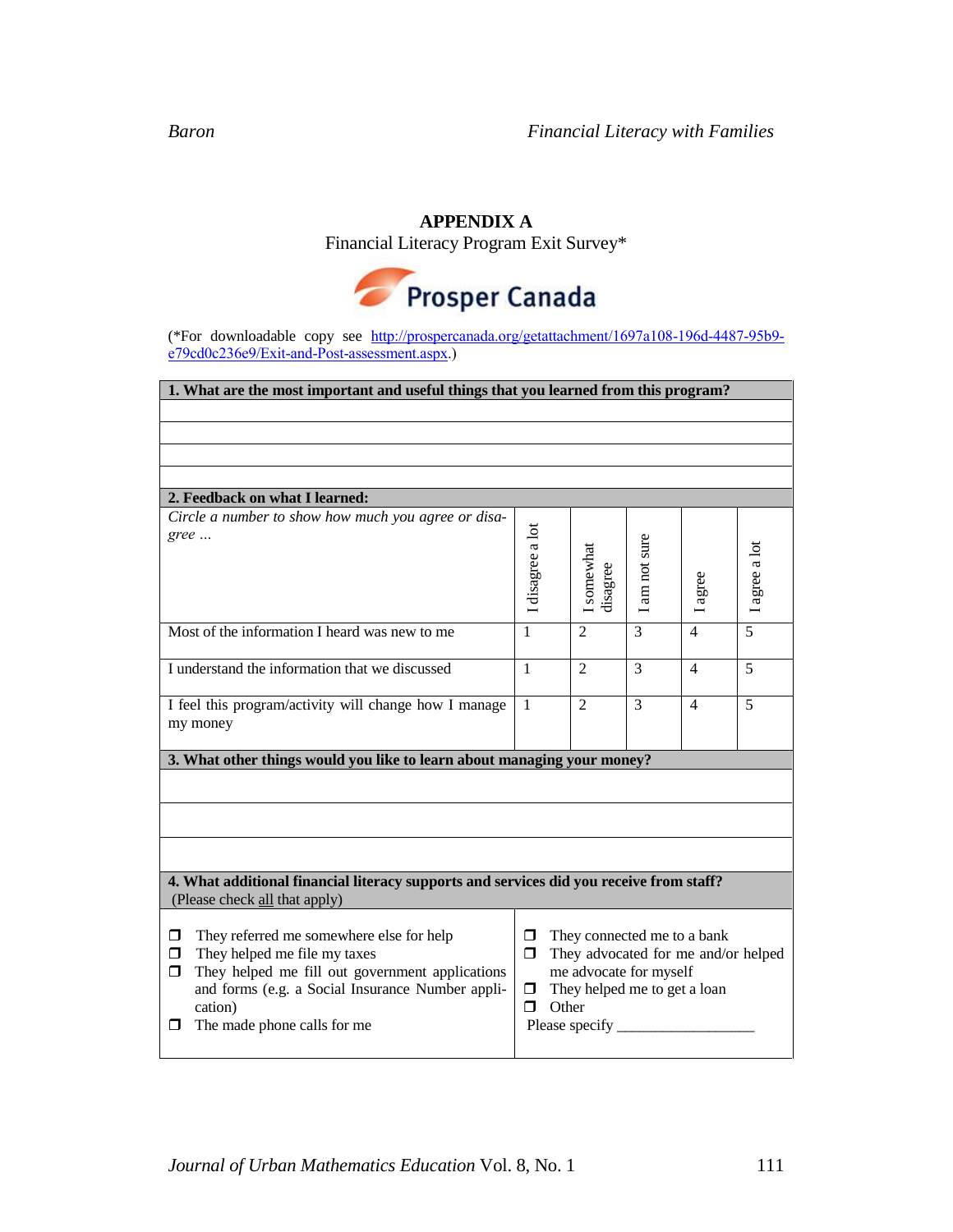# **5. How can we make this program better? 6. Would you recommend this program to someone else?** Yes  $\square$  No **Unsure**

### **THINKING ABOUT MONEY …**

| 7. Tell us how you feel now about managing your money                                                                                                                     |              |                |                |                |        |
|---------------------------------------------------------------------------------------------------------------------------------------------------------------------------|--------------|----------------|----------------|----------------|--------|
| Circle a number to show how often you agree with the fol-<br>lowing:                                                                                                      | Never        | Rarely         | Sometimes      | Usually        | Always |
| I feel confident managing my money                                                                                                                                        | $\mathbf{1}$ | $\overline{2}$ | 3              | $\overline{4}$ | 5      |
| I worry about how much debt I have                                                                                                                                        | $\mathbf{1}$ | $\overline{2}$ | 3              | $\overline{4}$ | 5      |
| I feel comfortable getting help with my money (examples:<br>finding resources online, seeing a credit counselor, help<br>with my taxes or talking to someone at the bank) | $\mathbf{1}$ | 2              | 3              | $\overline{4}$ | 5      |
| I worry about being able to pay my bills each month                                                                                                                       | -1           | $\overline{2}$ | 3              | $\overline{4}$ | 5      |
| I feel that I will improve my financial situation                                                                                                                         | $\mathbf{1}$ | $\overline{2}$ | 3              | $\overline{4}$ | 5      |
| 8. What do you currently do to manage your money?                                                                                                                         |              |                |                |                |        |
| Please circle the number that best explains how often you<br><i>do the following:</i>                                                                                     | Never        | Rarely         | Sometimes      | Usually        | Always |
| Pay my bills on time                                                                                                                                                      | $\mathbf{1}$ | $\overline{2}$ | 3              | $\overline{4}$ | 5      |
| Make sure that my spending isn't more than my income each month                                                                                                           | $\mathbf{1}$ | $\overline{2}$ | 3              | $\overline{4}$ | 5      |
| Keep track of my spending and income                                                                                                                                      | $\mathbf{1}$ | $\overline{2}$ | 3              | $\overline{4}$ | 5      |
| Save money                                                                                                                                                                | $\mathbf{1}$ | $\overline{2}$ | $\overline{3}$ | $\overline{4}$ | 5      |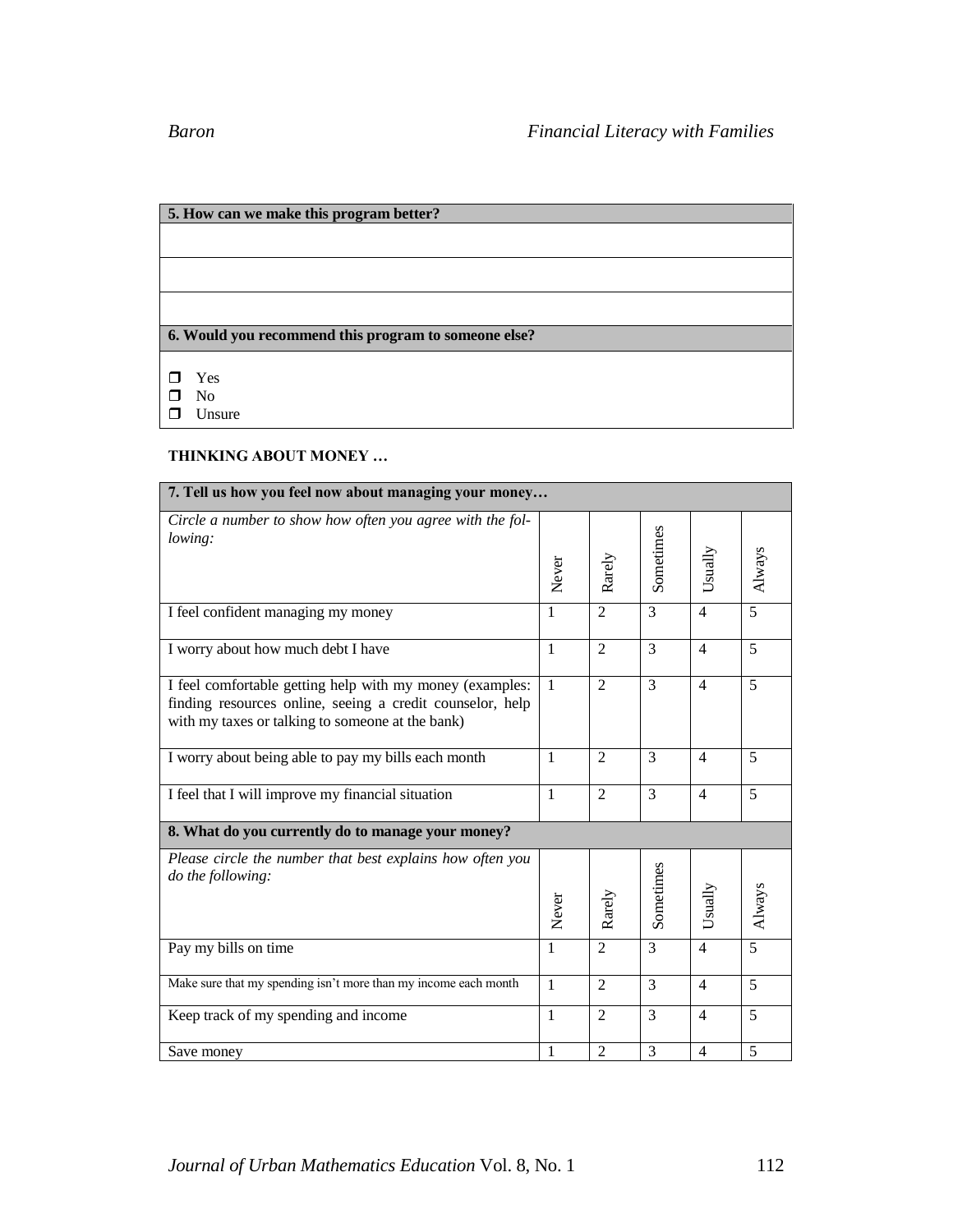| Please circle the number that best explains how often you                           |              |                |           |                |                |
|-------------------------------------------------------------------------------------|--------------|----------------|-----------|----------------|----------------|
| do the following:                                                                   |              |                | Sometimes |                |                |
|                                                                                     |              |                |           |                |                |
|                                                                                     |              |                |           |                | Always         |
|                                                                                     | Never        | Rarely         |           | Usually        |                |
|                                                                                     |              | $\overline{2}$ | 3         | $\overline{4}$ | 5              |
| Compare prices when shopping                                                        | 1            |                |           |                |                |
|                                                                                     |              | $\overline{2}$ | 3         | $\overline{4}$ | 5              |
| Pay my debt, when I owe money                                                       | 1            |                |           |                |                |
|                                                                                     |              |                |           |                |                |
| Learn about money topics that might affect me                                       | $\mathbf{1}$ | $\overline{2}$ | 3         | $\overline{4}$ | 5              |
|                                                                                     |              |                |           |                |                |
| Get help with my money (examples: filing taxes, financial                           | -1           | $\overline{2}$ | 3         | $\overline{4}$ | 5              |
| advisor, credit help, credit counseling or using online tools                       |              |                |           |                |                |
| and resources)                                                                      |              |                |           |                |                |
| 9. Do you budget your money?                                                        |              |                |           |                |                |
|                                                                                     |              |                |           |                |                |
| Yes (go to question 10)<br>□                                                        |              |                |           |                |                |
| No (go to question 11)<br>◻                                                         |              |                |           |                |                |
| 10a. If yes, how do you budget your money? (Please check one)                       |              |                |           |                |                |
|                                                                                     |              |                |           |                |                |
| I write out a budget<br>◻                                                           |              |                |           |                |                |
| I keep a budget in my head<br>$\Box$                                                |              |                |           |                |                |
| Other: please tell us ________<br>□                                                 |              |                |           |                |                |
|                                                                                     |              |                |           |                |                |
| 10b. If yeshow often do you follow your budget?                                     |              |                |           |                |                |
| Please circle the number that best explains how often you                           |              |                |           |                |                |
| do the following:                                                                   |              |                |           |                |                |
|                                                                                     |              |                | Sometimes |                |                |
|                                                                                     |              |                |           |                |                |
|                                                                                     | Never        | Rarely         |           | Usually        | Always         |
|                                                                                     |              |                |           |                |                |
| I follow my budget                                                                  | 1            | $\overline{2}$ | 3         | $\overline{4}$ | $\overline{5}$ |
|                                                                                     |              |                |           |                |                |
|                                                                                     |              |                |           |                |                |
| 11. If no why don't you budget your money? (Please check the one that best applies) |              |                |           |                |                |
|                                                                                     |              |                |           |                |                |
| I don't know how<br>□                                                               |              |                |           |                |                |
| I don't believe in budgeting<br>◘                                                   |              |                |           |                |                |
| I did it before and it didn't work<br>□                                             |              |                |           |                |                |
| It is just not that important to me right now<br>◻                                  |              |                |           |                |                |
| ◻                                                                                   |              |                |           |                |                |
|                                                                                     |              |                |           |                |                |
|                                                                                     |              |                |           |                |                |
| 12. Do you have a goal for saving money?                                            |              |                |           |                |                |
|                                                                                     |              |                |           |                |                |
| Yes<br>◻<br>$\rm No$<br>⊓                                                           |              |                |           |                |                |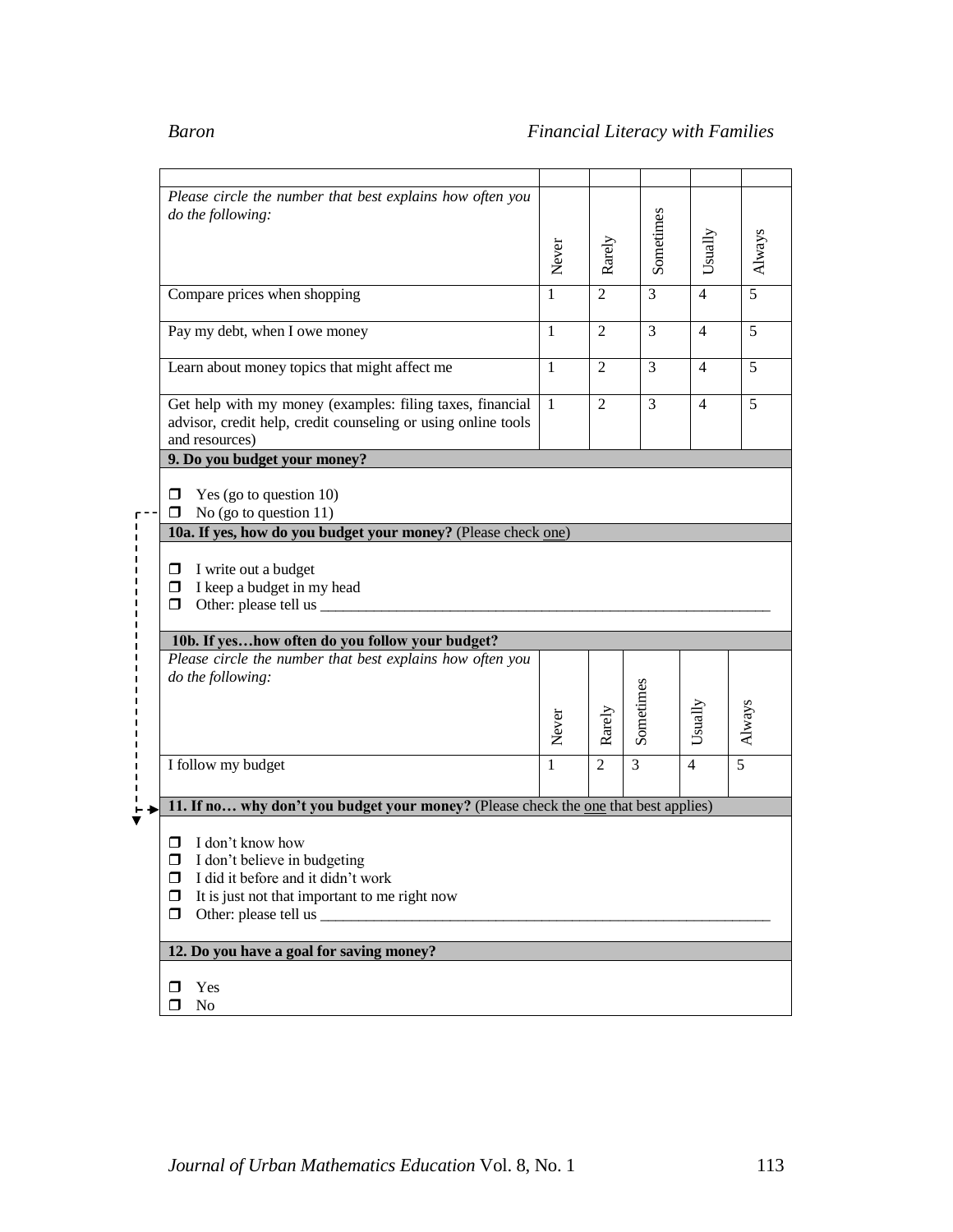----------

| 13. If yes, what are you planning to save for? (Please check all that apply)                                                                                                                             |                                                                                                                                                  |  |  |  |  |  |
|----------------------------------------------------------------------------------------------------------------------------------------------------------------------------------------------------------|--------------------------------------------------------------------------------------------------------------------------------------------------|--|--|--|--|--|
| My education<br>п<br>My child's education<br>□<br>First and last month's rent<br>⊓<br>Paying back money I owe<br>п<br>Something big $-$ like a car or ap-<br>⊓<br>pliance<br>Paying back taxes owed<br>□ | A trip<br>□<br>An emergency<br>□  <br>Home ownership<br>σ.<br>$\Box$ Retirement<br>$\Box$ To finance a business<br>Other<br>П.<br>Please tell us |  |  |  |  |  |
| 14. Do you have any savings set aside?                                                                                                                                                                   |                                                                                                                                                  |  |  |  |  |  |
| Yes<br>⊓<br>No (go to question $16$ )                                                                                                                                                                    |                                                                                                                                                  |  |  |  |  |  |
| 15. Did you save and put aside any of your money in the past month? (Please check one)                                                                                                                   |                                                                                                                                                  |  |  |  |  |  |
| Yes<br>N <sub>o</sub><br>┑                                                                                                                                                                               |                                                                                                                                                  |  |  |  |  |  |
| 16. Is there anything else that you have started doing to manage your money during this pro-<br>gram?                                                                                                    |                                                                                                                                                  |  |  |  |  |  |
|                                                                                                                                                                                                          |                                                                                                                                                  |  |  |  |  |  |
|                                                                                                                                                                                                          |                                                                                                                                                  |  |  |  |  |  |
|                                                                                                                                                                                                          |                                                                                                                                                  |  |  |  |  |  |
|                                                                                                                                                                                                          |                                                                                                                                                  |  |  |  |  |  |
| 17. Have you filed your income tax forms with help from this program?                                                                                                                                    |                                                                                                                                                  |  |  |  |  |  |
| Yes<br>No                                                                                                                                                                                                |                                                                                                                                                  |  |  |  |  |  |

### **We're interested in knowing what you think!**

Please sign up below if you are interested in filling out a short survey in a few months from now.

Your ideas will help us continue to improve the way we deliver financial education.

|  | May we contact you in six months to a year to find out what you think about this program? |
|--|-------------------------------------------------------------------------------------------|

- Yes Signature: \_\_\_\_\_\_\_\_\_\_\_\_\_\_\_\_\_\_\_\_\_\_\_\_\_\_\_\_\_\_\_\_\_\_
- $\qquad \qquad \Box$  No

Thank you!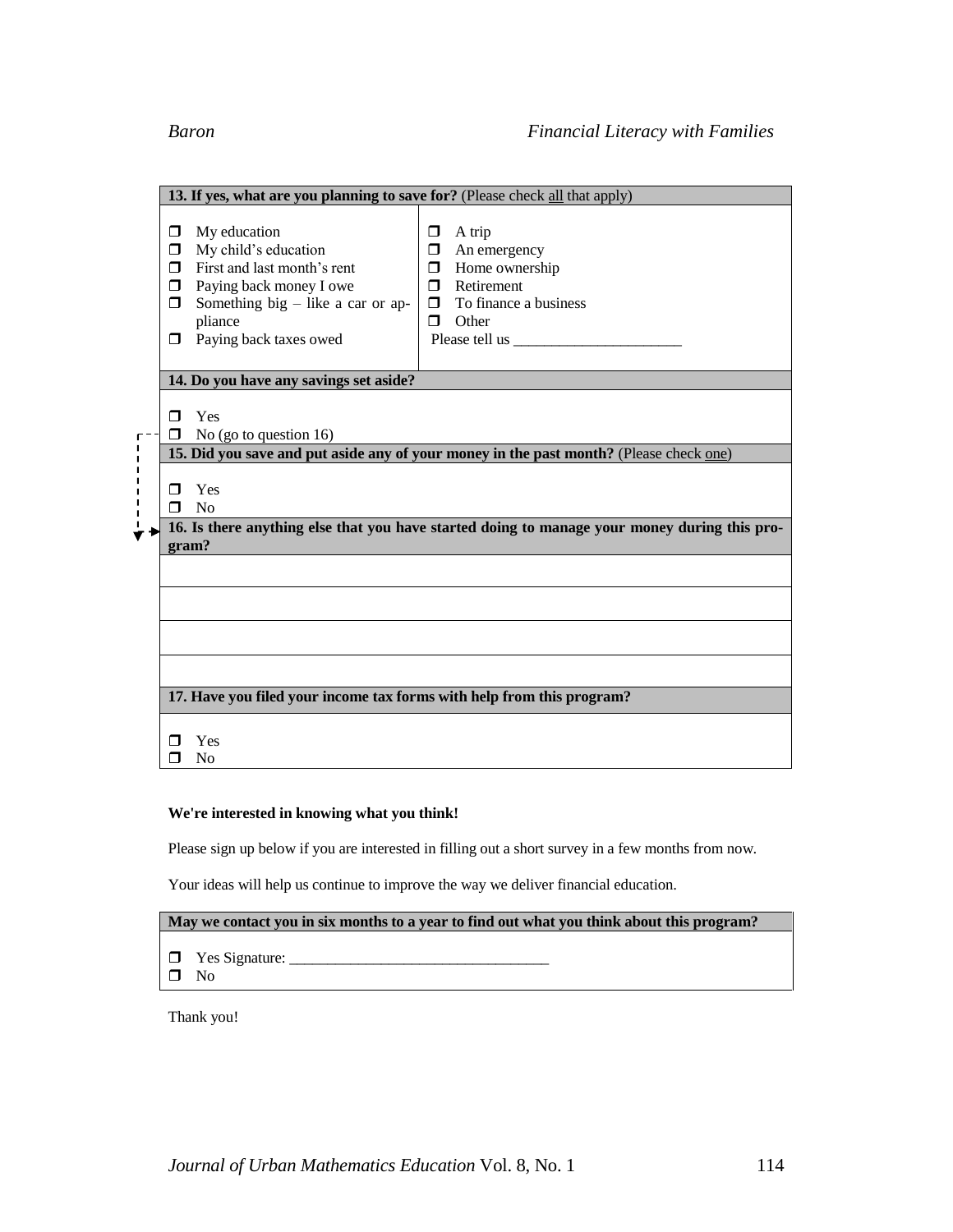### **APPENDIX B**

### Pre- and Post- Semi-Structured Interview Questions

*Adults*

### Early in the Program

- 1. What do you believe are the needs of your community as far as mathematics, numerical, or financial learning?
- 2. What kind of support would you like for yourself? For your spouse/other? For your children?
- 3. Can you imagine what would be the good features of a program like Count on Yourself? What would be the potential benefits for you? For your spouse/other? For your children?

*Adults*

### End of the Program

- 1. What do you believe were the most important learning needs of your community as far as mathematics, numerical, or financial learning?
- 2. What support did you get with the Count on Yourself program that you liked for yourself? For your spouse/other? For your children?
- 3. What were the best features of Count on Yourself? What were the benefits for you? For your spouse/other? For your children?
- 4. Were there any disadvantages of participating in the Count on Yourself program? If so, what were they?
- 5. Do you believe there will be any long-term benefits of this program?
	- a. What were some of the best teaching strategies?
	- b. What was some of the best advice from the facilitator?
	- c. What was the best part of how it was organized (timing, treats, location, etc.)?
	- d. Which types of technologies helped you the most during your learning (games, videos, social media, websites, etc.)?
- 6. Talk about what you appreciated about the facilitators, researchers, school staff, college students, or other community members who made your experience positive?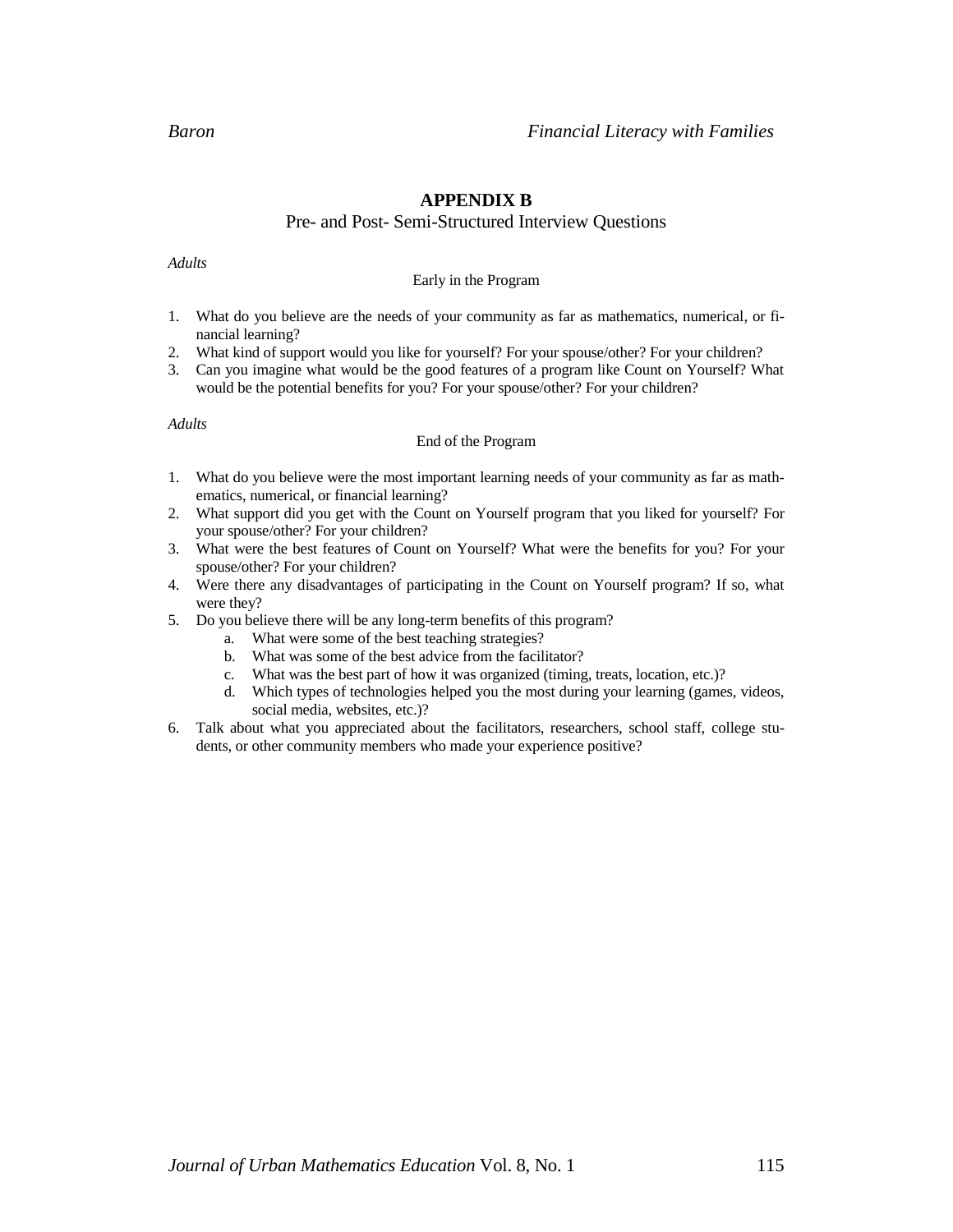### **APPENDIX C**

### Complete Exit Survey Results

### **1. What are the most important and useful things that you learned from this program?**

*Participant A* (Female)

- tools for handling/managing our finances budgeting and online resources
- insight to "good" credit and how the ratings work
- more than one way to do things well with budgeting

*Participant B* (Male)

- the mystery of a credit score
- how to find a credit score, understand it, and improve it
- how to fight consumerism!!

*Participant C* (Female)

 the importance of being in control of your finances and being aware and responsible about where it is going and what it is doing

*Participant D* (Male)

- financial awareness
- appreciating and seeking community resources for information
- money management strategies

*Participant E* (Female)

 I really liked learning about all the different existing accounts/services in our banking and credit system

*Participant F* (Female)

- budgeting
- to use many accounts

### **2. Feedback on what I learned** [disagree a lot - 1, I am not sure - 3, agree a lot - 5]

- a. Most of the information I heard was new to me  $(4, 2, 2, 2, 2, 2)$
- b. I understand the information that we discussed (5, 5, 5, 4, 5, 5)
- c. I feel this program will change how I manage my money (5, 5, 4, 4, 4, 4)

### **3. What other things would you like to learn about managing your money?**

*Participant A*

- ways for money to grow, outside of a simple day-to-day savings account
- how to balance savings with debt reduction

*Participant B*

- how to become tax literate
- ways to increase your tax return

*Participant D*

Discuss present/future investing options and strategies

*Participant E*

- I believe I've learned a lot, and since I am [just starting to be ] the bookkeeper for my house-[hold finances], I should start doing [the] budgeting as well.
- I might need someone to [watch over me] though, just [in the] beginning
- *Participant F*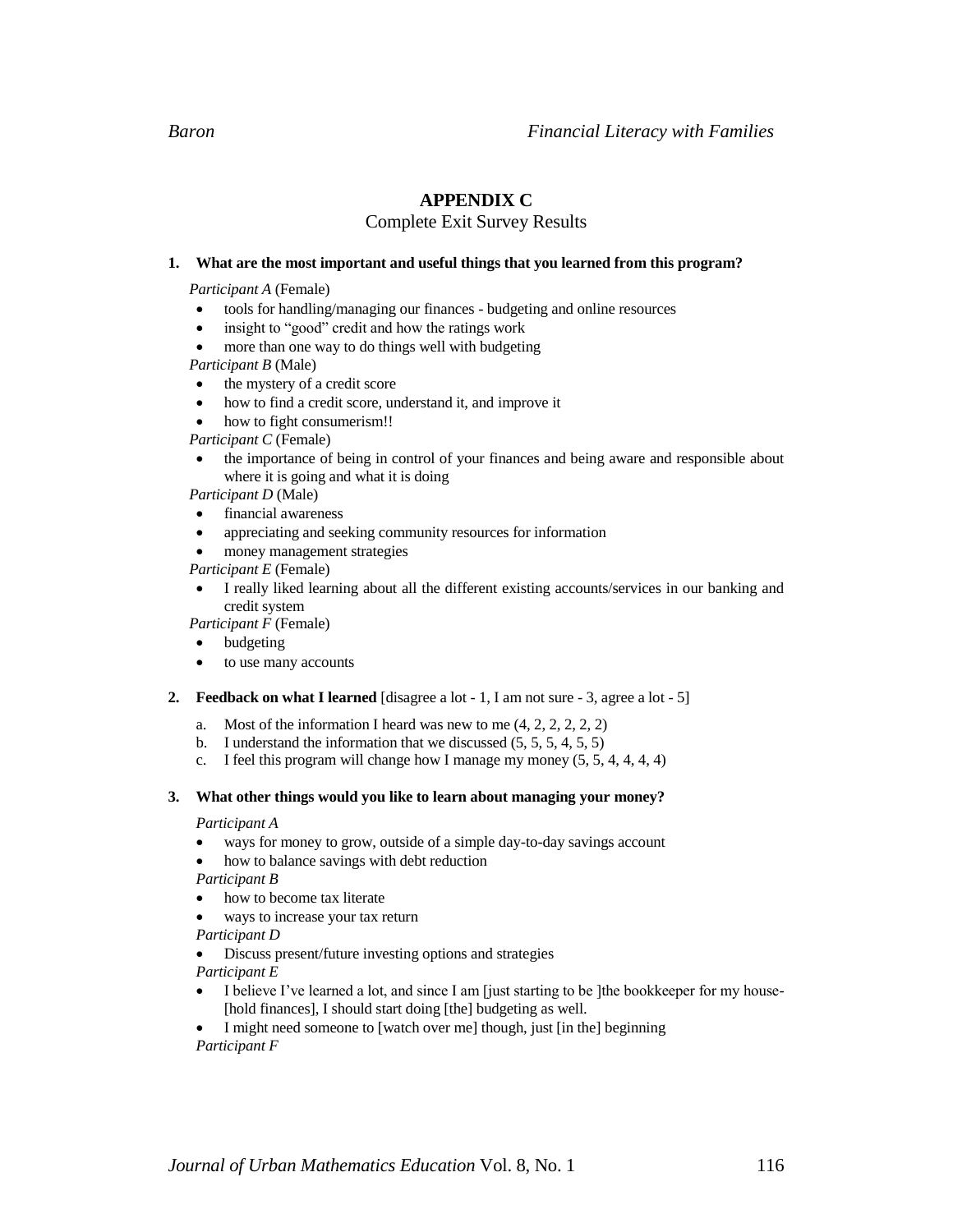- - investing
- **4. What additional financial literacy supports and services did you receive from this program?** they referred me somewhere else for help, they referred me somewhere else for help, they referred me somewhere else for help, they referred me somewhere else for help, they referred me somewhere else for help, they helped me advocate for myself; n/a

### **5. How can we make this program better?**

*Participant A*

 Show how the dinners provided were broken down in cost. Families that don't pay attention can see how little it can cost to feed the family (a "per person" cost factor)

*Participant B*

 Incorporate the use of media more often in the presentations (video, PowerPoint, internet, iPhone, etc.)

*Participant D*

- consistent feeding time or suggest an alternate time
- investment segment
- **6. Would you recommend this program to someone else?** yes, yes, yes, yes, yes, yes already have
- **7. Tell us how your feel now about managing your money?** [never -1, sometimes 3, always 5]
	- a. I feel confident managing my money (3, 5, 4, 3, 4, 3)
	- b. I worry about how much debt I have  $(4, 3, 3, 1, 3, 3)$
	- c. I feel comfortable getting help with my money (examples: finding resources online, seeing a credit counselor, help with my taxes or talking to someone at the bank) (4, 5, 4, 4, 4, 4)
	- d. I worry about being able to pay my bills each month (2, 2, 3, 2, 3, 2)
	- e. I feel that I will improve my financial situation (5, 5, 4, 3, 4, 5)
- **8. What do you currently do to manage your money?** [never 1, sometimes 3, always 5]
	- a. Pay my bills on time  $(5, 5, 4, 4, 4, 5)$
	- b. Make sure that my spending isn't more than my income each month  $(4, 4, 4, 4, 4, 4)$
	- c. Keep track of my spending and income  $(3, 4, 2, 4, 5, 3)$
	- d. Save money (3, 3, 3, 5, n/a, 4)
	- e. Compare prices when shopping (4, 4, 5, 4, 4, 3)
	- f. Pay my debt, when I owe money  $(4, 4, 4, 5, 4, 4)$
	- g. Learn about money topics that might affect me (2, 4, 4, 5, 3, 3)
	- h. Get help with my money (examples: filing taxes, financial advisor, credit help, credit counseling or using online tools and resources) (4, 4, 4, 4, 4, 4)
- **9. Do you budget your money?** yes, yes, yes, no, no, yes

**10.**

- **a. If yes, how do you budget your money?** I keep a budget in my head, I keep a budget in my head (just starting to use mint.com), I keep a budget in my head, I keep a budget in my head (I have learned to [make a] budget better!)
- **b. If yes, how often do you follow your budget?** [never  $-1$ , sometimes  $-3$ , always  $-5$ ] 3, 3, 4, 1